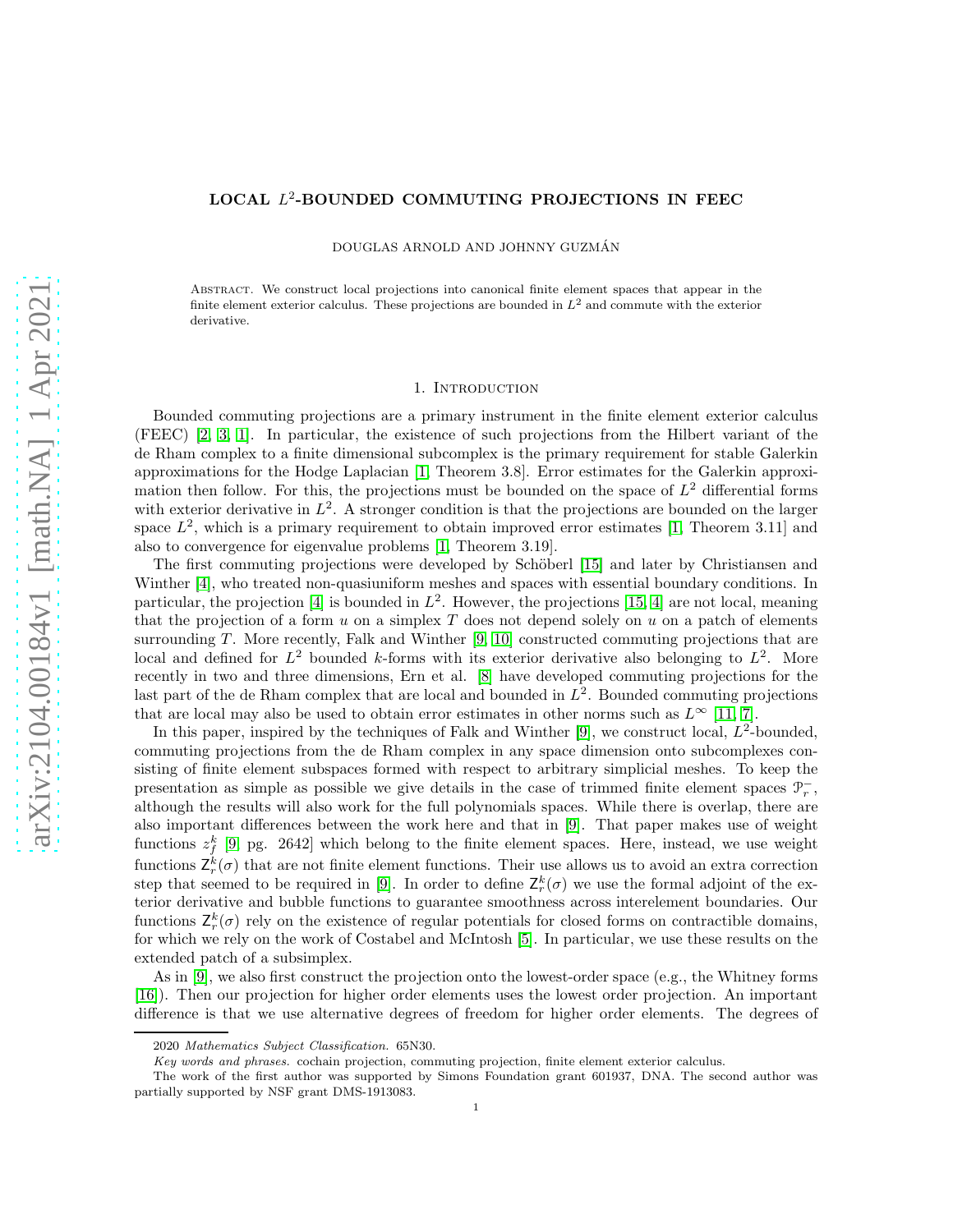2

freedom are essentially the ones used in the projection-based commuting interpolants developed by Demkowicz and collaborators [\[6\]](#page-13-9). In fact, the degrees of freedom which we use are exactly the generalization of the degrees of freedom of the ones used be Melenk et al. [\[14\]](#page-14-3). These degrees of freedom we allow us to define the higher order projections more efficiently.

The paper is organized as follows. In the next section we give some preliminaries. In Section [3](#page-4-0) we assume the existence of the weight functions  $Z_r^k(\sigma)$  satifying certain requirements, and use them to construct the projections onto the lowest-order spaces, i.e., the spaces of the Whitney forms [\[16\]](#page-14-2). In the next section, we build on the lowest-order case to construct the projection onto higher order finite elements, concluding with a statement of the main result of the paper in Theorem [4.10.](#page-10-0) Finally, in Section [5](#page-11-0) we give the deferred construction of the weight functions  $\mathsf{Z}_{r}^{k}(\sigma)$ .

## 2. Preliminaries

2.1. **Differential Forms.** The space of differential  $k$ -forms with smooth coefficients on a domain  $S$ is denoted by  $\Lambda^k(S)$ . The larger space allowing  $L^2$  coefficients is denoted by  $L^2\Lambda^k(S)$  and similarly  $H^{\ell}\Lambda^{k}(S)$  denotes the space of k-forms with coefficents in the Sobolev space  $H^{\ell}(S)$ . The exterior derivative, denoted by  $d^k$ , maps  $\Lambda^k(S) \to \Lambda^{k+1}(S)$  and extends to the spaces with less regularity. Finally, we define

$$
H\Lambda^{k}(S) := \{ u \in L^{2}\Lambda^{k}(S) : d^{k}u \in L^{2}\Lambda^{k+1}(\Omega) \}.
$$

The Hodge star operator  $\star$  maps  $L^2 \Lambda^k$  isomorphically onto  $L^2 \Lambda^{n-k}$  for each k. Using it we define the formal adjoint of  $d^{k-1}$  by:

$$
\delta_k w = (-1)^k \star^{-1} d^{n-k}(\star w) \quad \text{for } w \in \Lambda^k(\Omega),
$$

and the spaces

<span id="page-1-0"></span>
$$
H_{\delta}\Lambda^{k}(S) = \{ v \in L^{2}\Lambda^{k}(S) : \delta_{k}v \in L^{2}\Lambda^{k-1}(S) \}, \quad \mathring{H}_{\delta}\Lambda^{k}(S) = \{ v \in H_{\delta}\Lambda^{k}(S) : \text{tr}_{\partial S} \star v = 0 \},
$$

the latter incorporating boundary conditions. The adjoint relation between d and  $\delta$  may be expressed as

(2.1) 
$$
\langle d^k \omega, v \rangle_S = \langle \omega, \delta_{k+1} v \rangle_S \quad \text{for } \omega \in H\Lambda^k(S), v \in \mathring{H}_\delta \Lambda^{k+1}(S),
$$

where  $\langle \cdot, \cdot \rangle_S$  is the inner-product of  $L^2 \Lambda^{k+1}(S)$ . We let  $||v||^2_{L^2(S)} = \langle v, v \rangle_S$ . We simply write  $\langle \cdot, \cdot \rangle$ when the domain  $S$  is understood from the context.

2.2. Simplicial complexes and co-boundaries. Let  $\Omega \subset \mathbb{R}^n$  be a bounded domain and let  $\mathcal{T}_h$  be a simplicial triangulation of  $\Omega$  consisting of *n*-simplices. We assume the shape regularity condition

$$
\frac{h_{\sigma}}{\rho_{\sigma}} \leq C_S, \quad \sigma \in \mathfrak{T}_h,
$$

where  $\rho_{\sigma}$  is the diameter of the largest inscribed ball in  $\sigma$ ,  $h_{\sigma}$  is the diameter of  $\sigma$ , and  $C_S > 0$  is the shape regularity constant. Closely related to the triangulation  $\mathcal{T}_h$  is the associated simplicial complex  $\Delta(\mathcal{T}_h)$  consisting of all the simplices of  $\mathcal{T}_h$  and all their subsimplices of dimension 0 through n. We denote by  $\Delta_k(\mathcal{T}_h)$ , or simply  $\Delta_k$  when the triangulation is clear, the collection of all the simplices in  $\Delta(\mathcal{T}_h)$  of dimension k. If  $x_0, \ldots, x_k \in \mathbb{R}^n$  are the vertices of  $\sigma \in \Delta_k$ , we may write  $[x_0, \ldots, x_k]$  for  $\sigma$ , the closed convex hull of the vertices. Often we need to endow a simplex with an orientation. This is a choice of ordering of the vertices with two orders differing by an even permutation giving the same orientation. If we select an ordering of all the vertices of  $\mathcal{T}_h$ , this implies a default orientation for each of the simplices in  $\Delta(\mathcal{T}_h)$ .

Let  $x_1, \ldots, x_N$  be such an enumeration of the vertices of the mesh and let  $\lambda_1, \ldots, \lambda_N$  be the continuous piecewise linear functions such that  $\lambda_i(x_j) = \delta_{ij}$ . For  $\sigma = [x_{i_0}, \dots, x_{i_n}] \in \Delta_n$  we define the bubble function

$$
b_{\sigma} := \lambda_{i_0} \lambda_{i_1} \cdots \lambda_{i_n},
$$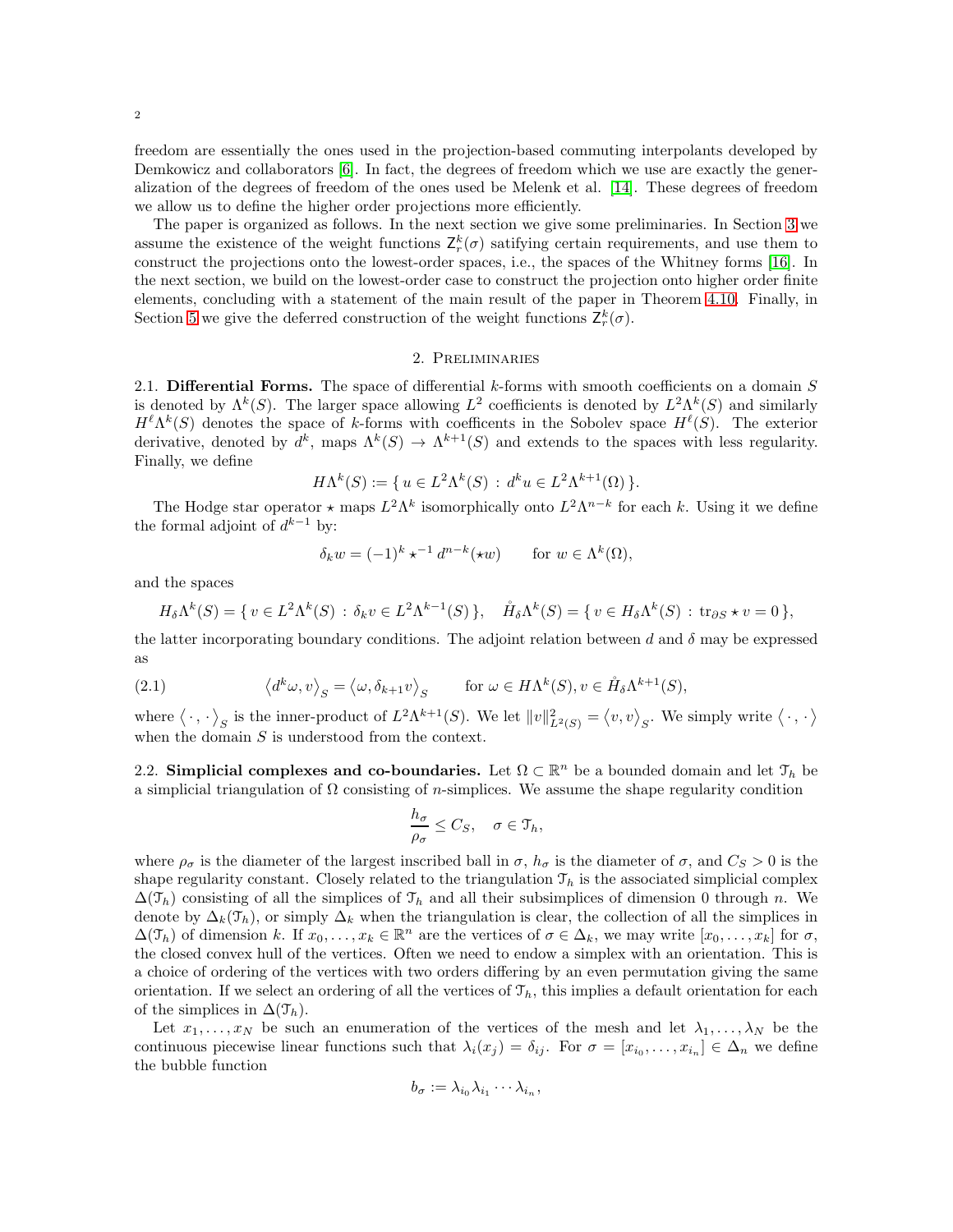a non-negative piecewise polynomial with support equal to  $\sigma$ . To any simplex  $\sigma = [x_{i_0}, \ldots, x_{i_k}] \in$  $\Delta(\mathfrak{T}_h)$  we also associate the Whitney k-form  $\phi_{\sigma} \in H\Lambda^k(\Omega)$  defined as

$$
\phi_{\sigma} := k! \sum_{j=0}^{k} (-1)^j \lambda_{i_j} d\lambda_{i_0} \wedge \cdots \widehat{d\lambda_{i_j}} \wedge \cdots \wedge d\lambda_{i_k}.
$$

For  $\sigma \in \Delta(\mathcal{T}_h)$  we define the star of  $\sigma$  as

$$
st(\sigma) = \bigcup_{\tau \in st_h(\sigma)} \tau, \text{ where } st_h(\sigma) = \{ \tau \in \Delta_n : \sigma \subset \tau \},
$$

i.e., the union of all n-simplices containing  $\sigma$ . The *extended star* of  $\sigma$  is given by

$$
\mathrm{es}(\sigma) = \bigcup_{\tau \in \mathrm{es}_h(\sigma)} \tau, \text{ where } \mathrm{es}_h(\sigma) = \{ \tau \in \Delta_n : \sigma \cap \tau \neq \emptyset \},
$$

the union of n-simplices intersecting  $\sigma$ . As in [\[9\]](#page-13-4), we assume that es( $\sigma$ ) is contractible for all  $\sigma$  in  $\Delta(\mathcal{T}_h)$ , as is usually the case.

Associated with the simplicial complex are a chain complex and cochain complex. The space of s-chains is the vector space

$$
\mathcal{C}_k := \{ \sum_{\sigma \in \Delta_k} a_{\sigma} \sigma : a_{\sigma} \in \mathbb{R} \}
$$

where  $\sigma$  is given the default orientation and the same simplex with the opposite orientation is identified with  $-\sigma$ . The boundary map  $\partial_k : \mathcal{C}_k \to \mathcal{C}_{k-1}$  is defined for  $\sigma = [x_0, \ldots, x_k] \in \Delta_k$  by

$$
\partial_k \sigma = \sum_{j=0}^k (-1)^j [x_0, \dots, \widehat{x_j}, \dots, x_k].
$$

The dual space of  $\mathfrak{C}_k$  is the space  $\mathfrak{C}^k$  of cochains. The basis  $\Delta_k$  for chains, leads to the dual basis  $\sigma^*$ ,  $\sigma \in \Delta_k$ , for cochains, defined by

$$
\sigma^*(\tau)=\delta_{\sigma\tau},\quad \sigma,\tau\in\Delta_k
$$

(using the Kronecker delta). The coboundary operator  $d^k: \mathbb{C}^k \to \mathbb{C}^{k+1}$  is defined by duality in the usual way:

(2.2) 
$$
\mathsf{d}^k X(\tau) = X(\partial_{k+1}\tau), \quad \tau \in \mathfrak{C}_{k+1}, X \in \mathfrak{C}^k.
$$

For the coboundary operator applied to a basis cochain we find that

(2.3) 
$$
\mathsf{d}^k[x_0x_1 \dots x_k]^* = \sum_{\substack{x \in \Delta_0 \\ [x \, x_0x_1 \dots x_k] \in \Delta_{k+1}}} [x \, x_0x_1 \dots x_k]^*.
$$

2.3. The FEEC forms. For integers  $0 \le k \le n$  and  $r > 0$ , the space of trimmed polynomial k-forms of degree r on  $\mathbb{R}^n$  is

<span id="page-2-0"></span>
$$
\mathcal{P}_r^{-} \Lambda^{k}(\mathbb{R}^n) = \mathcal{P}_{r-1} \Lambda^{k}(\mathbb{R}^n) + \kappa \mathcal{P}_{r-1} \Lambda^{k+1}(\mathbb{R}^n)
$$

where  $\kappa$  is the Kozul operator (see [\[3\]](#page-13-1)). For a simplex  $\tau$  in  $\mathbb{R}^n$  of any dimension, the trimmed space on  $\tau$  is given by restriction:  $\mathcal{P}_r^-\Lambda^k(\tau) = \{ \text{tr}_{\tau} v : v \in \mathcal{P}_r^-\Lambda^k(\mathbb{R}^n) \}$ . Associated to any triangulation  $\mathcal{T}_h$ of  $\mathbb{R}^n$  and to the integers k and r we then have the global trimmed finite element space  $\mathcal{P}_r^{-}\Lambda^k(\mathcal{T}_h)$ , which is defined as

$$
\mathcal{P}_r^{-} \Lambda^k(\mathcal{T}_h) = \{ v \in H\Lambda^k : v|_T \in \mathcal{P}_r^{-} \Lambda^k(T), \forall T \in \Delta_n \}.
$$

The Whitney forms  $\phi_{\sigma}$ ,  $\sigma \in \Delta_k$ , form a basis of  $\mathcal{P}^{-}_{1}\Lambda^k(\mathcal{I}_h)$ . The space  $\mathcal{P}^{-}_{r}\Lambda^k(\mathcal{I}_h)$  decomposes into a kernel portion and its orthogonal complement:

$$
\mathfrak{Z} \mathcal{P}_r^{-} \Lambda^k(\mathfrak{T}_h) := \{ v \in \mathcal{P}_r^{-} \Lambda^k(\mathfrak{T}_h) : d^k v = 0 \},
$$
  

$$
\mathfrak{Z}^{\perp} \mathcal{P}_r^{-} \Lambda^k(\mathfrak{T}_h) := \{ w \in \mathcal{P}_r^{-} \Lambda^k(\mathfrak{T}_h) : \langle w, v \rangle = 0, \forall v \in \mathfrak{Z} \mathcal{P}_r^{-} \Lambda^k(\mathfrak{T}_h) \}.
$$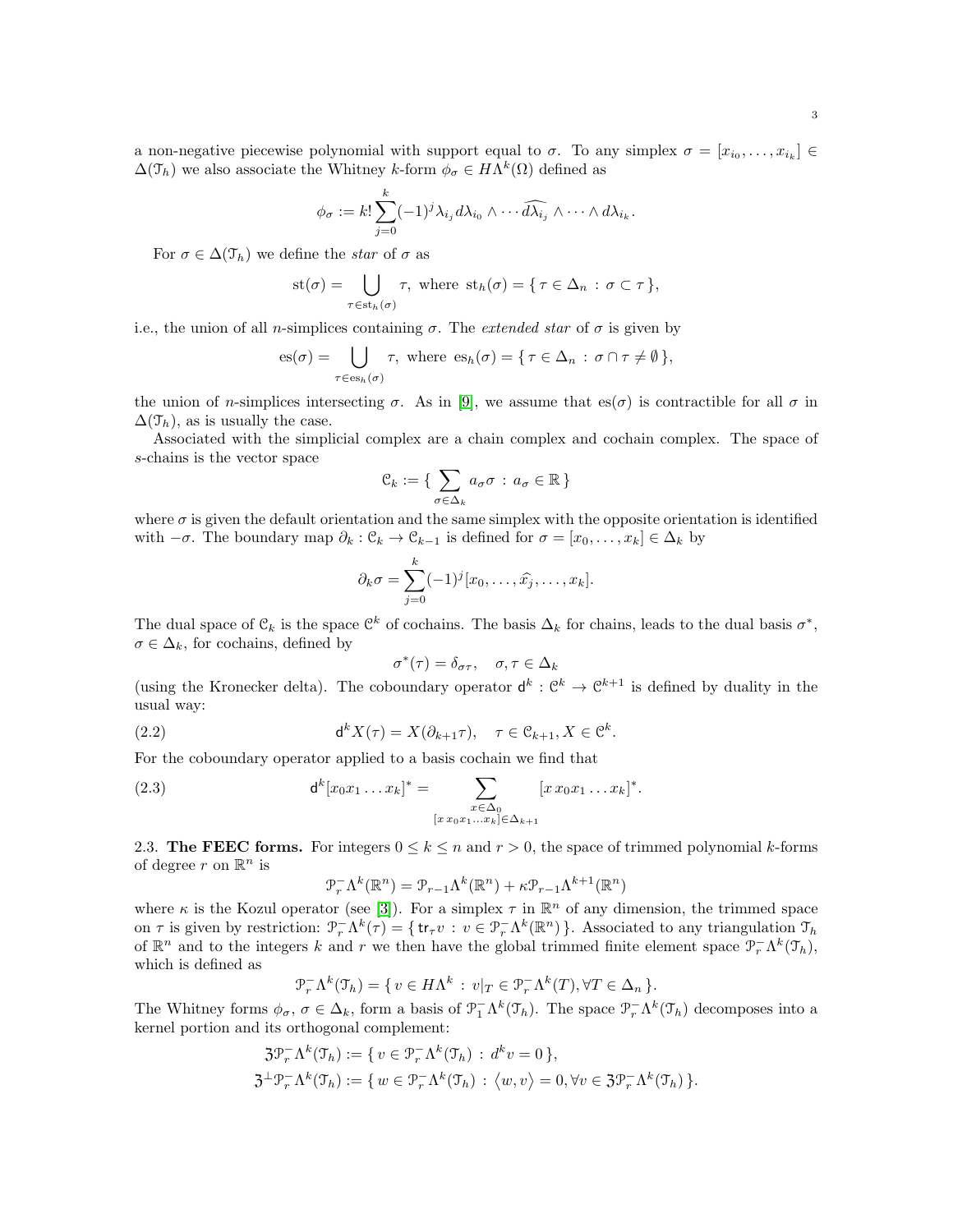For a k-form v that is smooth enough to admit an  $L^1$  trace on some  $\sigma \in \Delta(\mathcal{T}_h)$ , the de Rham map defines the k-cochain  $\mathcal{R}^k v$  by

<span id="page-3-7"></span>
$$
\mathfrak{R}^kv(\sigma)=\int_{\sigma}{\rm tr}_{\sigma}v,\quad \sigma\in\Delta_k.
$$

From Stokes theorem we easily see that

(2.4) 
$$
\mathfrak{R}^k(d^{k-1}v)(\sigma) = \mathfrak{R}^{k-1}v(\partial_k \sigma).
$$

The Whitney interpolant  $W^k$ :  $\mathcal{C}^k \to H\Lambda^k(\Omega)$  is defined in term of the Whitney forms by  $W^k(\sigma^*) =$  $\phi_{\sigma}$ , so

$$
W^k(X) = \sum_{\sigma \in \Delta_k} X(\sigma) \phi_{\sigma}.
$$

The following properties of the Whitney interpolant are crucial (see [\[16,](#page-14-2) (4), (5) in page 139])

- <span id="page-3-0"></span>(2.5a)  $\mathcal{R}^k W^k X = X$ ,  $X \in \mathcal{C}^k$ ,
- <span id="page-3-4"></span>(2.5b)  $d^k W^k(X) = W^{k+1}(\mathbf{d}^k X), \quad X \in \mathcal{C}^k,$

(2.5c) 
$$
\operatorname{supp} \phi_{\sigma} \subset \operatorname{st}(\sigma), \qquad \sigma \in \Delta_k.
$$

In particular, [\(2.5a\)](#page-3-0) gives for  $\sigma \in \Delta_s$ 

(2.6) 
$$
\mathfrak{R}^k \phi_\sigma(\tau) = \delta_{\sigma \tau}, \quad \sigma, \tau \in \Delta_k.
$$

It is easily shown that

(2.7) 
$$
\|\phi_{\sigma}\|_{L^2(\mathrm{st}(\sigma))} \leq C_W h_{\sigma}^{\frac{n}{2}-k}, \quad \sigma \in \Delta_k,
$$

where  $h_{\sigma}$  is the local mesh size near  $\sigma$ . (We may define  $h_{\sigma}$  precisely as the diameter of  $\sigma$  if  $s > 0$  and as the diameter of  $st(\sigma)$  if  $\sigma$  is a vertex.)

Now that we have introduced the Whitney and de Rham maps we can define the canonical projection,  $\Pi_1^k$  onto the Whitney forms, which is given by

<span id="page-3-3"></span><span id="page-3-2"></span>
$$
\Pi_1^k := W^k \mathcal{R}^k.
$$

Since we are assuming that es $(\sigma)$  is contractible for all  $\sigma \in \Delta(\mathcal{T}_h)$ , the local spaces  $\mathcal{P}_r^-\Lambda^{\ell}(\mathrm{es}(\sigma))$ form an exact sequence; see [\[2,](#page-13-0) [3,](#page-13-1) [9\]](#page-13-4).

**Proposition 2.1.** Assume es( $\sigma$ ) is contractible. For any  $\sigma \in \Delta(\mathcal{T}_h)$  and  $r \geq 1$  the following sequence is exact:

<span id="page-3-6"></span>
$$
(2.8) \qquad \mathbb{R} \stackrel{\subset}{\longrightarrow} \mathcal{P}_r^-\Lambda^0(\mathrm{es}_h(\sigma)) \stackrel{d^0}{\longrightarrow} \mathcal{P}_r^-\Lambda^1(\mathrm{es}_h(\sigma)) \stackrel{d^1}{\longrightarrow} \cdots \stackrel{d^{n-1}}{\longrightarrow} \mathcal{P}_r^-\Lambda^n(\mathrm{es}_h(\sigma)) \longrightarrow 0.
$$

<span id="page-3-5"></span>We will also need a discrete Poincaré inequality on the extended star es( $\sigma$ ).

**Proposition 2.2.** There exists a constant  $C_P$  such that for all  $\sigma \in \Delta(\mathcal{T}_h)$  one has

(2.9) 
$$
||v||_{L^{2}(\text{es}(\sigma))} \leq C_{P} h_{\sigma} ||d^{\ell}v||_{L^{2}(\text{es}(\sigma))}, \quad v \in \mathfrak{Z}^{\perp} \mathfrak{P}_{r}^{-} \Lambda^{\ell}(\text{es}_{h}(\sigma)).
$$

To prove this one uses the equivalence of norms on a finite dimensional space, together with a compactness argument and scaling by dilation. See [\[3,](#page-13-1) Section 5.4] and [\[9,](#page-13-4) Section 5] for similar arguments.

The following proposition can be found Costabel and McIntosh [\[5,](#page-13-8) Theorem 4.9 (c)]. It is proven using a generalized Bogovskii operator.

<span id="page-3-1"></span>**Proposition 2.3.** Let D be a bounded, contractible, Lipschitz domain. Let  $u \in \mathring{H}_{\delta} \Lambda^k(D)$  satisfy  $\delta_k u = 0$ , and also  $\int_D u \, vol^n = 0$  if  $k = 0$ . Then there exists  $\rho \in \mathring{H}^1 \Lambda^{k+1}(D)$  such that  $\delta_{k+1} \rho = u$ . Moreover,

$$
|\rho|_{H^1(D)} \le C_D \|u\|_{L^2(D)}.
$$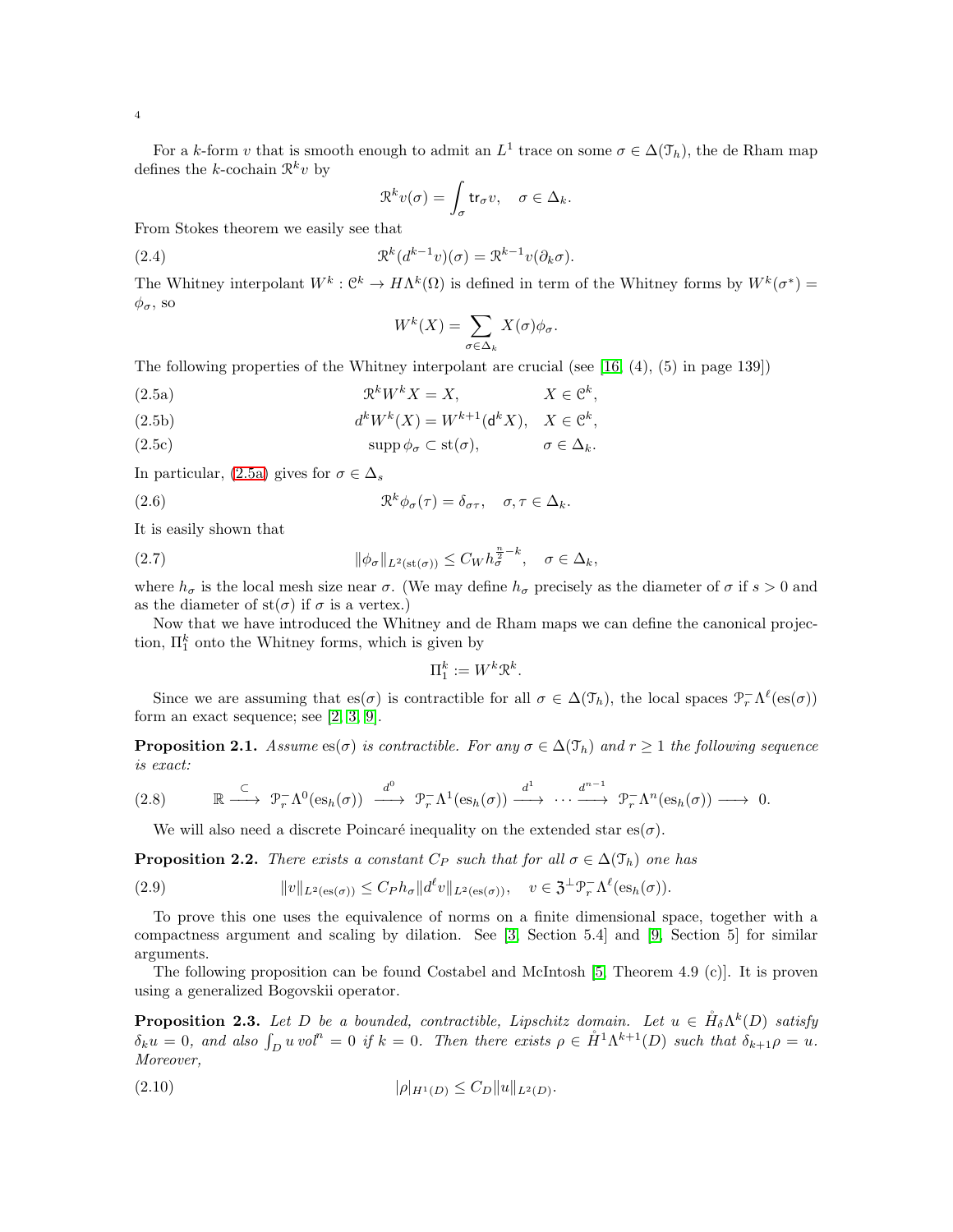Using Friedrich's inequality (see [\[12\]](#page-14-4)) we have that  $\|\rho\|_{L^2(D)} \leq C \text{diam}(D) C_D \|u\|_{L^2(D)}$ . In [\[5\]](#page-13-8) the authors do not track the constant  $C_D$ . However, in [\[13\]](#page-14-5) it is shown that if D is star-shaped with respect to a ball of similar diameter then the constant  $C_D$  can be bounded. Moreover, in [\[13,](#page-14-5) Thm 33] bounds for the constants in slightly more general cases are given. However, for arbitrary  $\sigma \in \Delta(\mathcal{T}_h)$ , the patch  $es(\sigma)$  need not be star-shaped with respect to a ball and we cannot show that in general it satisfies the conditions of [\[13,](#page-14-5) Thm 33]. Therefore, we assume that the constants  $C_{es(\sigma)}$  are uniformly bounded.

<span id="page-4-1"></span>**Assumption 2.4.** Proposition [2.3](#page-3-1) is true when  $D = \text{es}(\sigma)$  for all  $\sigma \in \Delta(\mathfrak{T}_h)$  with constants  $C_{\text{es}(\sigma)}$ uniformly bounded.

Using that  $\text{diam}(es(\sigma)) \leq Ch_{\sigma}$ , we obtain the following result, which will use below.

**Proposition 2.5.** Let  $\sigma \in \Delta(\mathcal{T}_h)$ . Assume the hypotheses of Proposition [2.3](#page-3-1) with  $D = \mathrm{es}(\sigma)$  and also Assumption [2.4.](#page-4-1) Then there exists a constant  $C_{\delta} > 0$  such that

<span id="page-4-0"></span>
$$
||\rho||_{L^2(\text{es}(\sigma))} \leq C_\delta h_\sigma ||u||_{L^2(\text{es}(\sigma))}.
$$

<span id="page-4-9"></span><span id="page-4-3"></span>3. PROJECTION FOR THE LOWEST ORDER CASE  $r = 1$ 

In order to motivate our construction of an  $L^2$ -bounded projection, we recall the canonical projection which maps an element  $u \in \Lambda^k(\Omega)$  to

(3.1) 
$$
\Pi_1^k u = W^k \mathcal{R}^k u = \sum_{\sigma \in \Delta_k} \mathcal{R}^k u(\sigma) \phi_\sigma \in \mathcal{P}_1^- \Lambda^k(\mathcal{T}_h).
$$

In order that  $\mathcal{R}^{k}u(\sigma)$  be well defined,  $\mathsf{tr}_{\sigma}u$  must be defined and integrable. This is not the case for general  $u \in L^2 \Lambda^k(\Omega)$  when  $k < n$ . To obtain a projection that is well defined for  $u \in L^2 \Lambda^k(\Omega)$ , we replace  $\mathcal{R}^k u(\sigma)$  with  $\langle \mathsf{Z}_r^k(\sigma), u \rangle$  for a suitable  $\mathsf{Z}_r^k(\sigma) \in L^2 \Lambda^k(\Omega)$ . (The subscript r, which refers to the polynomial degree, is introduced for the higher-order projections introduced in the next section.) In this section we state the properties required of the differential form  $\mathsf{Z}_{r}^{k}(\sigma)$  and, assuming that such a form exists, develop an  $L^2$ -bounded projection into the Whitney forms. We will verify the existence of a suitable form  $\mathsf{Z}_{r}^{k}(\sigma)$  in Section [5.](#page-11-0)

Precisely, we shall show that for each  $r \geq 1$  and  $0 \leq k \leq n$  there exist a linear operator  $\mathsf{Z}_r^k : \mathfrak{C}_k \to$  $\mathring{H}_{\delta}\Lambda^{k}(\Omega)$  which satisfies

<span id="page-4-2"></span>(3.2a) 
$$
\langle Z_r^k(\sigma), u \rangle = \mathcal{R}^k u(\sigma), \qquad u \in \mathcal{P}_r^{-} \Lambda^k(\mathcal{I}_h), \ \sigma \in \Delta_k,
$$

<span id="page-4-7"></span>(3.2b) 
$$
\delta_k Z_r^k(\sigma) = Z_r^{k-1}(\partial_k \sigma), \quad \sigma \in \Delta_k,
$$

<span id="page-4-8"></span>(3.2c) 
$$
\text{supp } \mathsf{Z}_r^k(\sigma) \subset \text{es}(\sigma), \qquad \sigma \in \Delta_k,
$$

<span id="page-4-5"></span>(3.2d) 
$$
\|Z_r^k(\sigma)\|_{L^2(\text{es}(\sigma))} \leq C_Z h_\sigma^{-\frac{n}{2}+k}, \quad \sigma \in \Delta_k.
$$

**Definition 3.1.** We define  $P_r^k: L^2\Lambda^k(\Omega) \to \mathcal{P}_1^-\Lambda^k(\mathcal{T}_h)$  as

<span id="page-4-6"></span><span id="page-4-4"></span>
$$
P_r^k u := \sum_{\sigma \in \Delta_k} \langle \mathsf{Z}_r^k(\sigma), u \rangle \phi_\sigma.
$$

It follows directly from [\(3.2a\)](#page-4-2) and [\(3.1\)](#page-4-3) that  $P_r^k$  is an extension of  $\Pi_1^k|_{\mathcal{P}_r^{-}\Lambda^k(\mathcal{T}_h)}$ :

**Lemma 3.2.** For any  $r \geq 1$ , the operator  $P_r^k : L^2\Lambda^k(\Omega) \to \mathcal{P}_1^-\Lambda^k(\mathcal{I}_h)$  satisfies  $(3.3)$   $P$  $v_r^k u = \Pi_1^k u, \quad u \in \mathcal{P}_r^{-} \Lambda^k(\mathcal{T}_h).$ 

Moreover, the operators  $P_r^k$  form bounded commuting projections:

**Theorem 3.3.** The operator  $P_r^k: L^2\Lambda^k(\Omega) \to \mathcal{P}_1^-\Lambda^k(\mathcal{T}_h)$  is a projection and the following commuting property holds:

(3.4) 
$$
d^k P_r^k u = P_r^{k+1} d^k u, \quad u \in H\Lambda^k(\Omega).
$$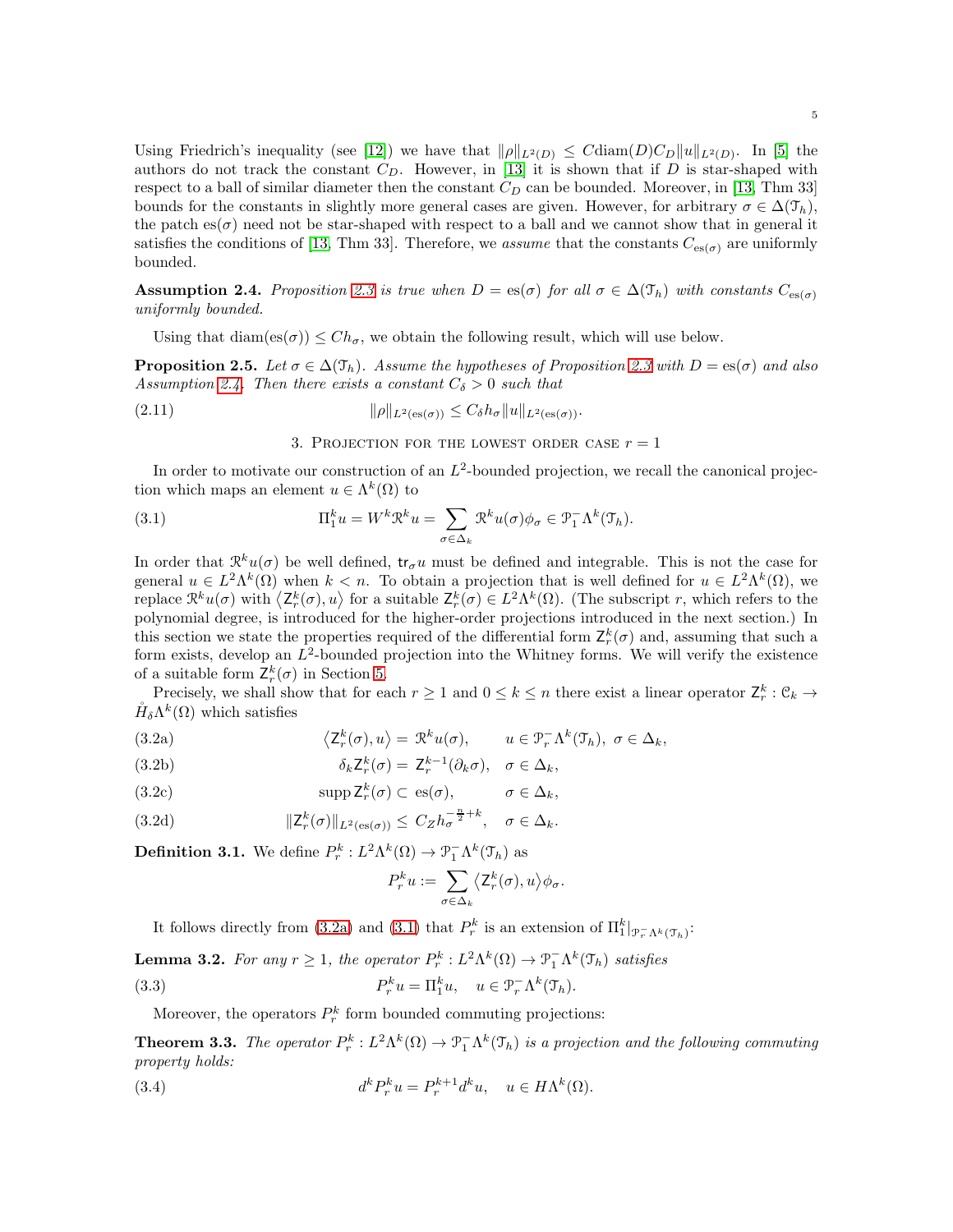<span id="page-5-0"></span>(3.5) 
$$
||P_r^k u||_{L^2(T)} \leq C||u||_{L^2(\text{es}(T))}, \quad T \in \Delta_n, \ u \in L^2\Lambda^k(\Omega).
$$

Finally,

(3.6) 
$$
\int_{\sigma} tr_{\sigma} P_r^k u = \int_{\sigma} tr_{\sigma} u, \quad \sigma \in \Delta_k, u \in \mathcal{P}_r^{-} \Lambda^k(\mathcal{T}_h).
$$

*Proof.* The fact that  $P_r^k$  is a projection follows from [\(3.3\)](#page-4-4) and the fact that  $\Pi_1^k$  is a projection. To prove [\(3.5\)](#page-5-0), let  $T \in \Delta_n$ . Since  $\#\{\sigma \in \Delta_k : \sigma \subset T\} = c_1 := \binom{n+1}{k+1}$ , we have

<span id="page-5-5"></span>
$$
||P_r^k u||_{L^2(T)}^2 = ||\sum_{\substack{\sigma \in \Delta_k \\ \sigma \subset T}} \langle Z_r^k(\sigma), u \rangle \phi_{\sigma}||_{L^2(T)}^2 \le c_1 \sum_{\substack{\sigma \in \Delta_k \\ \sigma \subset T}} |\langle Z_r^k(\sigma), u \rangle|^2 ||\phi_{\sigma}||_{L^2(T)}^2
$$
  

$$
\le c_1 \sum_{\substack{\sigma \in \Delta_k \\ \sigma \subset T}} ||u||_{L^2(\text{es}(\sigma))}^2 ||Z_r^k(\sigma)||_{L^2(\text{es}(\sigma))}^2 ||\phi_{\sigma}||_{L^2(T)}^2
$$
  

$$
\le c_1 C_W C_Z \sum_{\substack{\sigma \in \Delta_k \\ \sigma \subset T}} ||u||_{L^2(\text{es}(\sigma))}^2 \le c_1^2 C_W C_Z ||u||_{L^2(\text{es}(T))}^2,
$$

where we used  $(2.7)$ ,  $(3.2d)$ . To prove  $(3.4)$  it suffices to prove

(3.7) 
$$
\mathcal{R}^{k+1}(d^k P_r^k u)(\tau) = \mathcal{R}^{k+1}(P_r^{k+1} d^k u)(\tau), \quad \tau \in \Delta_{k+1}.
$$

To this end, let  $\tau \in \Delta_{k+1}$  and use [\(2.6\)](#page-3-3) to re-write the right-hand side as

<span id="page-5-4"></span><span id="page-5-3"></span>
$$
\mathfrak{R}^{k+1}(P_r^{k+1}d^ku)(\tau) = \sum_{\rho \in \Delta_{k+1}} \langle \mathsf{Z}_r^{k+1}(\rho), d^ku \rangle \mathfrak{R}^{k+1} \phi_\rho(\tau) = \langle \mathsf{Z}_r^{k+1}(\tau), d^ku \rangle.
$$

To treat the left-hand side we write

$$
\partial \tau = \sigma_0 + \cdots + \sigma_{k+1},
$$

where the  $\sigma_i \in \Delta_k$  are the k-faces of  $\tau$ . By [\(2.3\)](#page-2-0),  $\mathsf{d}^k \sigma_i^*$  is the sum of terms  $\eta^*$  where  $\eta$  runs over the  $(k + 1)$ -simplices which contain  $\sigma_i$  (taken with proper orientation), and, in particular, includes  $\tau$ . Using again [\(2.6\)](#page-3-3) we see that

(3.9) 
$$
\mathcal{R}^{k+1}(W^{k+1}(\mathbf{d}^k \sigma_i^*))(\tau) = 1, \quad 0 \le i \le k+1,
$$

while, if  $\sigma \in \Delta_k$  and  $\sigma$  is not contained in the boundary of  $\tau$ , then

(3.10) 
$$
\mathfrak{R}^{k+1}(W^{k+1}(\mathsf{d}^k\sigma^*))(\tau) = 0.
$$

Therefore,

<span id="page-5-2"></span><span id="page-5-1"></span>
$$
\mathcal{R}^{k+1}(d^k P_r^k u)(\tau) = \sum_{\sigma \in \Delta_k} \langle Z_r^k(\sigma), u \rangle \mathcal{R}^{k+1}(d^k \phi_{\sigma})(\tau)
$$
  
\n
$$
= \sum_{\sigma \in \Delta_k} \langle Z_r^k(\sigma), u \rangle \mathcal{R}^{k+1}(W^{k+1}(d^k \sigma^*))(\tau) \qquad \text{by (2.5b)}
$$
  
\n
$$
= \sum_{i=0}^{k+1} \langle Z_r^k(\sigma_i), u \rangle \qquad \text{by (3.9), (3.10)}
$$
  
\n
$$
= \langle Z_r^k(\partial_{k+1} \tau), u \rangle \qquad \text{by (3.8)}
$$
  
\n
$$
= \langle Z_r^{k+1}(\tau), d^k u \rangle \qquad \text{by (3.2b)}
$$
  
\n
$$
= \langle Z_r^{k+1}(\tau), d^k u \rangle \qquad \text{by (2.1)}
$$

Thus, [\(3.7\)](#page-5-4) holds. Finally, [\(3.6\)](#page-5-5) follows from [\(3.3\)](#page-4-4) and the definition of  $\Pi_1^k$ 

We see that  $\pi_1^k := P_1^k$  is our desired projectionin the lowest-order case. In the next section we will obtain the projection in the higher order case  $r > 1$  as a correction to  $P_r^k$ .

. — Первый профессиональный профессиональный профессиональный профессиональный профессиональный профессиональн<br>В собстановки профессиональный профессиональный профессиональный профессиональный профессиональный профессиона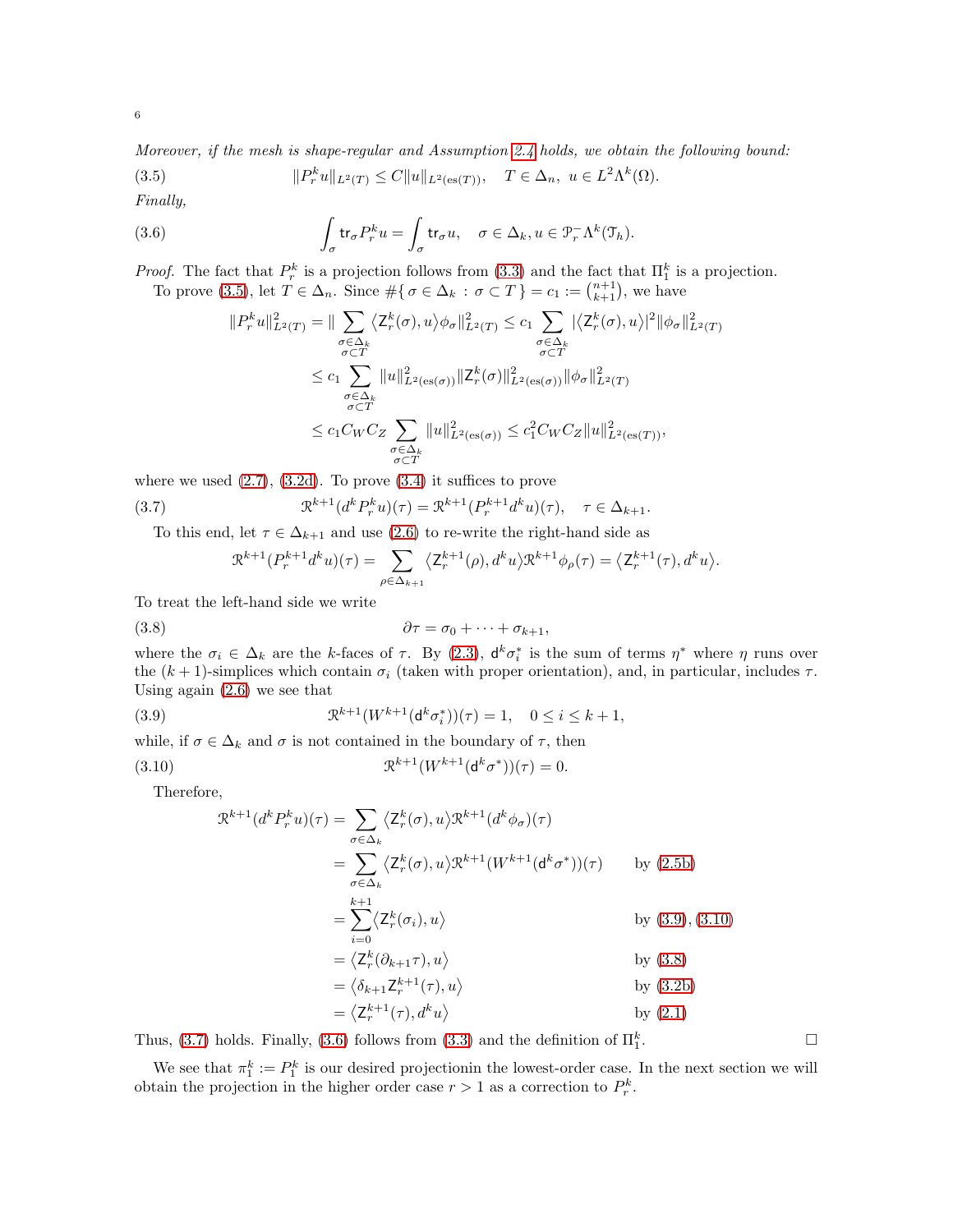## 4. Higher-order Elements

4.1. Idea of the construction. Next we discuss the strategy for constructing the projection in the general case. The first step is to decompose the space  $\mathcal{P}_r^-\Lambda^k(\mathcal{I}_h)$  using the projection  $\Pi_1^k$ . For each  $r > 1$  we have

<span id="page-6-1"></span>
$$
\mathcal{P}_r^{-} \Lambda^k(\mathfrak{T}_h) = \Pi_1^k \mathcal{P}_r^{-} \Lambda^k(\mathfrak{T}_h) \oplus (I - \Pi_1^k) \mathcal{P}_r^{-} \Lambda^k(\mathfrak{T}_h) = \mathcal{P}_1^{-} \Lambda^k(\mathfrak{T}_h) \oplus M_r^k,
$$

where we have set  $M_r^k = (I - \Pi_1^k) \mathcal{P}_r^{-} \Lambda^k(\mathcal{I}_h)$ . Note that

(4.1) 
$$
M_r^k = \{v \in \mathcal{P}_r^-\Lambda^k(\mathfrak{T}_h) : \Pi_1^k v = 0\} = \{v \in \mathcal{P}_r^-\Lambda^k(\mathfrak{T}_h) : \int_{\sigma} \mathsf{tr}_{\sigma} v = 0, \forall \sigma \in \Delta_k\}.
$$

In particular,  $M_1^k = 0$ . Also, using Stokes theorem we easily see that the spaces  $M_r^k$  with r fixed and k increasing form a sub-complex of the complex formed by the  $\mathcal{P}_r^-\Lambda^k(\mathcal{T}_h)$ . The key step is to construct a projection  $Q_r^k: L^2\Lambda^k(\Omega) \to M_r^k$  that is local,  $L^2$ -bounded and commutes with the exterior derivative

<span id="page-6-2"></span>
$$
d^k Q_r^k u = Q_r^{k+1} d^k u, \quad u \in H\Lambda^k(\Omega).
$$

Then we define  $\pi_r^k: L^2\Lambda^k(\Omega) \to \mathcal{P}_r^{-}\Lambda^k(\mathcal{T}_h)$  for all  $r \geq 1$  as

(4.2) 
$$
\pi_r^k u := P_r^k u + Q_r^k (u - P_r^k u), \quad u \in L^2 \Lambda^k(\Omega).
$$

If  $u \in \mathcal{P}_r^{-}\Lambda^k(\mathcal{T}_h)$  then  $u - P_r^k u \in M_r^k$  by [\(3.6\)](#page-5-5) and hence  $\pi_r^k u = u$ , so  $\pi_r^k$  is indeed a projection. Moreover, one can easily show that it commutes with the exterior derivative.

4.2. Alternative degrees of freedom for  $v \in \mathcal{P}_r^{-} \Lambda^k(\tau)$ . We now turn to the key step of constructing the projection  $Q_r^k$ . For this, it is useful to use degrees of freedom (dofs) for the space  $\mathcal{P}_r^-\Lambda^k(\mathcal{T}_h)$ different than the canonical degrees of freedom described in [\[3\]](#page-13-1). Instead we will use dofs developed by Demkowicz and collaborators [\[6\]](#page-13-9), a generalization of the ones found in Melenk et al. [\[14\]](#page-14-3).

Let  $\tau$  be any simplex and consider the polynomial differential form spaces  $\mathcal{P}^-_r\Lambda^k(\tau)$  and  $\mathcal{P}^-_r\Lambda^k(\tau)$  $\{v \in \mathcal{P}_r^{-}\Lambda^k(\tau) : \text{tr}_{\partial \tau}v = 0\}$  where  $k \leq \dim \tau$ . We have the following exact sequence

<span id="page-6-0"></span>
$$
(4.3) \qquad 0 \longrightarrow \stackrel{\circ}{\mathcal{P}}_{r}^{-}\Lambda^{0}(\tau) \stackrel{d}{\longrightarrow} \stackrel{\circ}{\mathcal{P}}_{r}^{-}\Lambda^{1}(\tau) \stackrel{d}{\longrightarrow} \cdots \stackrel{d}{\longrightarrow} \stackrel{\circ}{\mathcal{P}}_{r}^{-}\Lambda^{\dim \tau}(\tau) \stackrel{\int_{\tau}}{\longrightarrow} \mathbb{R} \longrightarrow 0.
$$

Letting

$$
\breve{\mathcal{P}}_{r}^{-} \Lambda^{k}(\tau) = \begin{cases} \mathring{\mathcal{P}}_{r}^{-} \Lambda^{k}(\tau), & k < \dim \tau, \\ \{ v \in \mathring{\mathcal{P}}_{r}^{-} \Lambda^{k}(\tau) \, : \, \int_{\tau} v = 0 \, \}, & k = \dim \tau, \end{cases}
$$

we obtain the exact sequence:

(4.4) 
$$
0 \longrightarrow \check{\mathcal{P}}_r^{-} \Lambda^0(\tau) \stackrel{d}{\longrightarrow} \check{\mathcal{P}}_r^{-} \Lambda^1(\tau) \stackrel{d}{\longrightarrow} \cdots \stackrel{d}{\longrightarrow} \check{\mathcal{P}}_r^{-} \Lambda^{\dim \tau}(\tau) \longrightarrow 0
$$

Next, we decompose  $\mathring{\mathcal{P}}_r^-\Lambda^k(\tau)$  into the kernel of d and the space orthogonal to the kernel:

(4.5) 
$$
\mathring{\mathcal{P}}_r^{-} \Lambda^k(\tau) = \mathfrak{Z} \mathring{\mathcal{P}}_r^{-} \Lambda^k(\tau) \oplus \mathfrak{Z}^{\perp} \mathring{\mathcal{P}}_r^{-} \Lambda^k(\tau),
$$

where

$$
\begin{aligned} \mathfrak{Z} \mathring{\mathcal{P}}_r^{-} \Lambda^k(\tau) &:= \{ \, z \in \mathring{\mathcal{P}}_r^{-} \Lambda^k(\tau) \, : \, dz = 0 \, \}, \\ \mathfrak{Z}^\perp \mathring{\mathcal{P}}_r^{-} \Lambda^k(\tau) &:= \{ \, \eta \in \mathring{\mathcal{P}}_r^{-} \Lambda^k(\tau) \, : \, \big\langle \eta, z \big\rangle_\tau = 0, \forall z \in \mathfrak{Z} \mathring{\mathcal{P}}_r^{-} \Lambda^k(\tau) \, \}. \end{aligned}
$$

Note that  $\mathfrak{Z} \mathfrak{P}^-_r \Lambda^k(\tau) = \mathfrak{P}^-_r \Lambda^k(\tau)$  when  $\dim \tau = k$ . Similarly,  $\mathfrak{P}^-_r \Lambda^k(\tau)$  decomposes into  $\mathfrak{Z} \mathfrak{P}^-_r \Lambda^k(\tau)$ and  $\mathfrak{Z}^{\perp} \check{\mathcal{P}}_{r}^{-} \Lambda^{k}(\tau)$ .

We know that [\[3,](#page-13-1) Theorem 4.14]

(4.6) 
$$
\dim \mathring{\mathcal{P}}_r^-\Lambda^k(\tau) = \dim \mathcal{P}_{r+k-\dim \tau-1}\Lambda^{\dim \tau-k}(\tau).
$$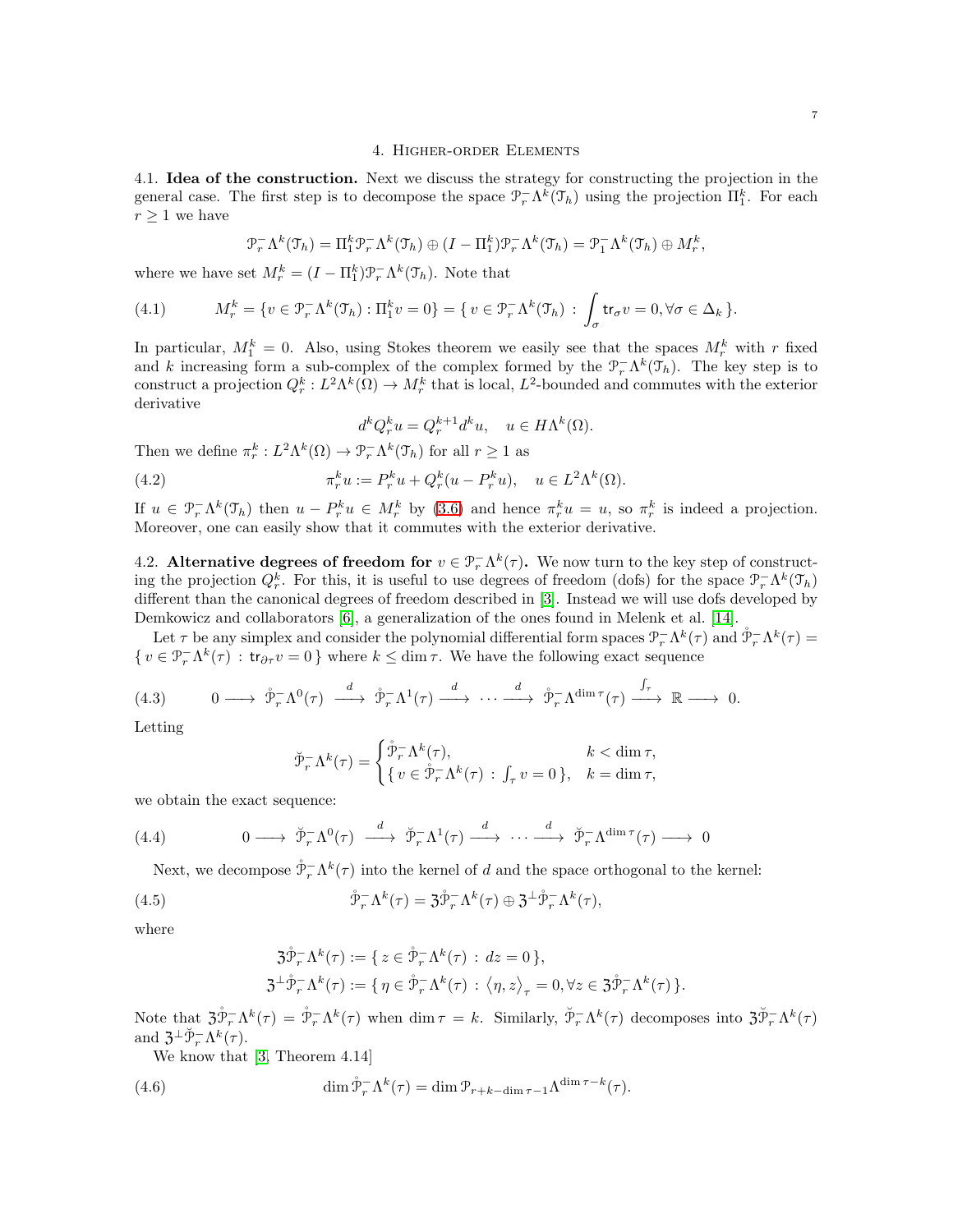In particular,  $\mathring{\mathcal{P}}_r^-\Lambda^k(\tau) = 0$  if dim  $\tau < k$  or if dim  $\tau \ge r + k$ . Therefore, by [\[3,](#page-13-1) Theorem 4.13] that

(4.7) 
$$
\dim \mathcal{P}_r^{-} \Lambda^k(T) = \sum_{\tau \in \Delta(T)} \dim \mathcal{P}_r^{-} \Lambda^k(\tau).
$$

In order to introduce the dofs efficiently we define the bilinear form

<span id="page-7-1"></span>
$$
\langle u,v\rangle_\tau=\left\langle \mathsf{P}_\tau u,\mathsf{P}_\tau v\right\rangle_\tau+\left\langle du,dv\right\rangle_\tau,\quad u,v\in H\Lambda^k(\tau),
$$

where  $P_{\tau}$  is the L<sup>2</sup>-orthogonal projection onto  $\mathfrak{Z} \mathfrak{P}^{-}_{r} \Lambda^{k}(\tau)$  given by

$$
\left\langle \mathsf{P}_{\tau} u, w \right\rangle_{\tau} = \left\langle u, w \right\rangle_{\tau}, \qquad w \in \mathfrak{Z} \mathring{\mathcal{P}}^{-}_{r} \Lambda^{k}(\tau).
$$

Note that  $\langle \cdot, \cdot \rangle_{\tau}$  is an inner product on the space  $\mathring{\mathcal{P}}_{r}^{-} \Lambda^{k}(\tau)$ .

We now give the dofs for  $\mathcal{P}_r^-\Lambda^k(T)$  and prove their unisolvence.

<span id="page-7-3"></span>**Lemma 4.1.** Let T be a simplex. Then,  $w \in \mathcal{P}_r^{-} \Lambda^k(T)$  is determined by

<span id="page-7-0"></span>(4.8) 
$$
\langle \text{tr}_{\tau} w, y \rangle_{\tau}, \quad y \in \mathring{\mathcal{P}}_{r}^{-} \Lambda^{k}(\tau), \ \tau \in \Delta(T).
$$

Note that [\(4.8\)](#page-7-0) is vacuous unless  $k \leq \dim \tau < r + k$ .

*Proof.* By [\(4.7\)](#page-7-1) the total number of dofs in [\(4.8\)](#page-7-0) is the same as the dimension of  $\mathcal{P}_r^-\Lambda^k(T)$ . Suppose that the dofs [\(4.8\)](#page-7-0) of w vanish. We must show that  $w = 0$ . We can do this by induction on dim T. The base case dim T = 0 is trivial. By the induction step  $tr_{\tau}w = 0$  for all  $\tau \subset \Delta(T)$  with  $\tau \neq T$ which in particular implies that  $w \in \mathring{\mathcal{P}}_r^-\Lambda^k(T)$ . Thus, choosing  $\tau = T$  and  $y = w$  in [\(4.8\)](#page-7-0) gives that  $\langle w, w \rangle_T = 0$ . Since  $\langle \cdot, \cdot \rangle_T$  is an inner-product on  $\mathring{\mathcal{P}}_r^{-} \Lambda^k(T)$ , this implies that  $w = 0$ 

As a corollary we immediately obtain dofs for the global finite element space  $\mathcal{P}_r^{-} \Lambda^k(\mathcal{T}_h)$ .

<span id="page-7-2"></span>**Corollary 4.2.** A differential k form  $w \in \mathcal{P}_r^{\dagger} \Lambda^k(\mathcal{T}_h)$  is uniquely determined by

$$
\langle \mathsf{tr}_{\tau} w, y \rangle_{\tau}, \quad y \in \mathring{\mathcal{P}}_{r}^{-} \Lambda^{k}(\tau), \, \tau \in \Delta(\mathfrak{T}_{h}).
$$

<span id="page-7-5"></span>Remark 4.3. Let dim  $\tau = k$ . Then the volume form of  $\tau$ , vol<sub> $\tau$ </sub>, belongs to  $\mathring{\mathcal{P}}_r^-\Lambda^k(\tau)$  for all  $r \ge 1$  and thus  $\int_{\tau} w = \langle w, \text{vol}_{\tau} \rangle_{\tau} = \langle \text{tr}_{\tau} w, \text{vol}_{\tau} \rangle_{\tau}$  is always a dof of  $w \in \mathcal{P}_{r}^{-} \Lambda^{k}(\mathcal{T}_{h})$ . If  $r = 1$  then these are the only dofs given in Corollary [4.2](#page-7-2) and they coincide with the canonical dofs in the case  $r = 1$ .

In fact, based on this remark we have the following corollary.

<span id="page-7-7"></span>**Corollary 4.4.** A differential k form  $w \in M_r^k$  is uniquely determined by

<span id="page-7-4"></span>
$$
\langle \mathsf{tr}_{\tau} w, y \rangle_{\tau}, \quad y \in \breve{\mathcal{P}}_{r}^{-} \Lambda^{k}(\tau), \, \tau \in \Delta(\mathcal{T}_{h}).
$$

4.3. Discrete Extensions. In this subsection we define some key spaces and extension operators. A differential form  $w \in \mathcal{P}_r^-\Lambda^k(\mathcal{T}_h)$  is determined by the dofs given in Corollary [4.2.](#page-7-2) For  $\sigma \in \Delta(\mathcal{T}_h)$ , we define  $G_r^k(\sigma)$  as the space of all  $w \in \mathcal{P}_r^{-}\Lambda^k(\mathcal{T}_h)$  for which all those dofs vanish except those associated to the simplex  $\sigma$ . We note that  $G_r^k(\sigma) = 0$  if  $\dim \sigma < k$  or  $\dim \sigma \geq r + k$ . In any case, if  $w \in G_r^k(\sigma)$ , then supp  $w \subset \text{st}(\sigma)$ .

A simple consequence of Lemma [4.1](#page-7-3) is the following:

**Lemma 4.5.** Let  $v \in G_r^k(\sigma)$ , and suppose that  $\tau \in \Delta(\mathfrak{T}_h)$  does not contain  $\sigma$ . Then,

(4.9) tr<sup>τ</sup> v = 0.

In particular, this occurs when  $\dim \tau < \dim \sigma$  or  $\dim \tau = \dim \sigma$  but  $\tau \neq \sigma$ .

Next we define an operator from  $E_{\sigma}: H\Lambda^k(\sigma) \to G_r^k(\sigma)$  as follows. For any  $\rho \in H\Lambda^k(\sigma)$  let  $E_{\sigma}\rho \in G_r^k(\sigma)$  satisfy

<span id="page-7-6"></span>(4.10) 
$$
\langle \text{tr}_{\sigma} E_{\sigma} \rho, y \rangle_{\sigma} = \langle \rho, y \rangle_{\sigma}, \quad y \in \mathring{\mathcal{P}}_r^{-} \Lambda^k(\sigma).
$$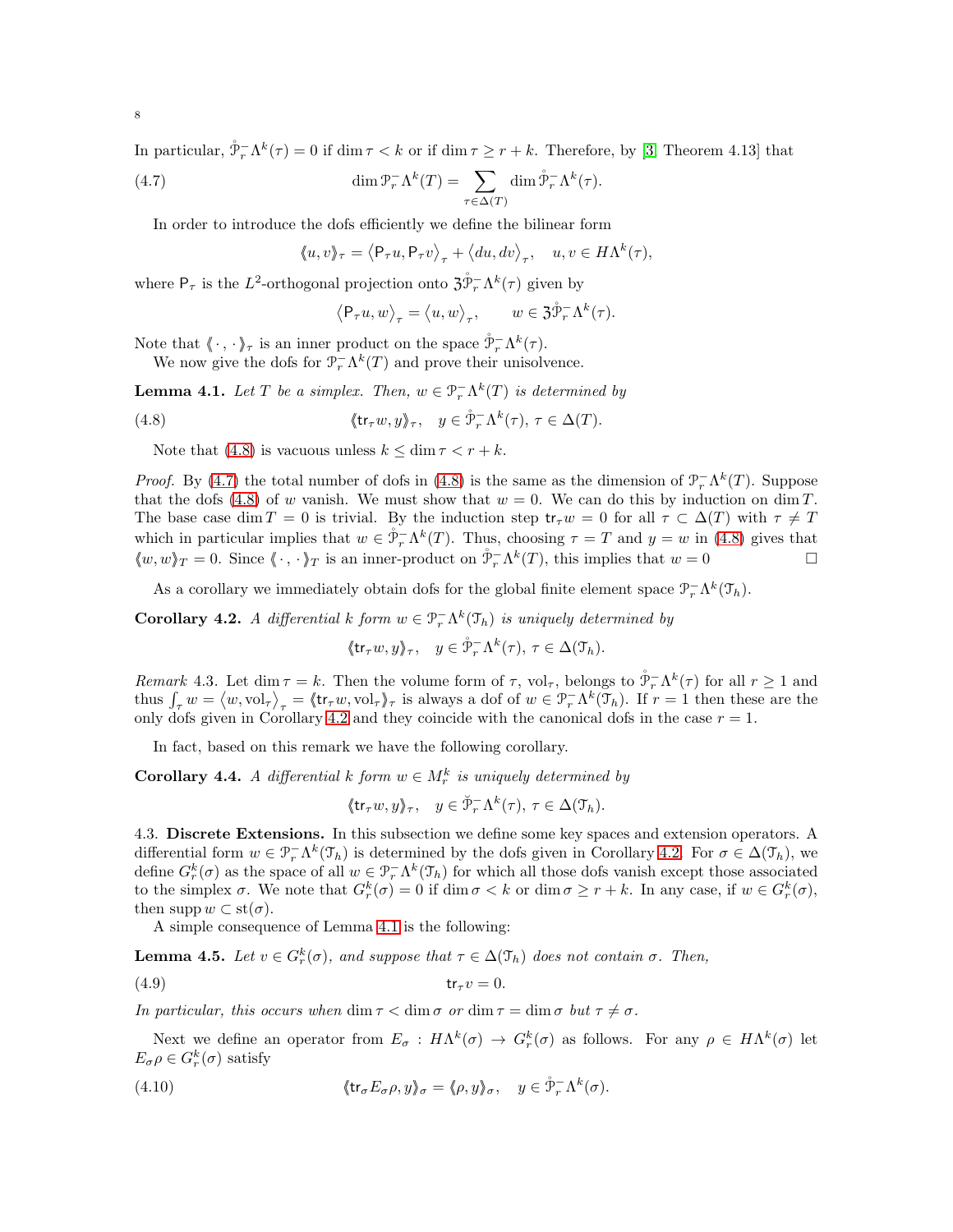Note that  $E_{\sigma}$  maps a k-form on  $\sigma$  to a piecewise polynomial k-form on  $\Omega$ . In view of Lemma [4.1,](#page-7-3) we see that

(4.11) 
$$
v = E_{\sigma} \text{tr}_{\sigma} v, \quad v \in G_r^k(\sigma).
$$

The next result shows that the operator  $E_{\sigma}$  is an extension operator if we restrict ourselves to  $\mathring{\mathcal{P}}_r^{-}\Lambda^k(\sigma)$ and that it commutes the exterior derivative if we further restrict ourselves to  $\check{\mathcal{P}}_r^{-} \Lambda^k(\sigma)$ .

**Lemma 4.6.** Let  $\sigma \in \Delta(\mathfrak{T}_h)$ ,  $0 \leq k \leq n$  and  $r \geq 1$ . Then,

- <span id="page-8-0"></span>(4.12)  $\operatorname{tr}_{\sigma} E_{\sigma} \rho = \rho, \qquad \rho \in \mathring{\mathcal{P}}_r^{-} \Lambda^k(\sigma),$
- <span id="page-8-1"></span>(4.13)  $dE_{\sigma}\rho = E_{\sigma}d\rho, \quad \rho \in \breve{\mathcal{P}}_r^{-}\Lambda^k(\sigma).$

*Proof.* We prove [\(4.12\)](#page-8-0) first. Using [\(4.9\)](#page-7-4) we have that  $tr_{\sigma} E_{\sigma} \rho \in \mathring{\mathcal{P}}_r^{-} \Lambda^k(\sigma)$ . Then,  $\phi = tr_{\sigma} E_{\sigma} \rho - \rho \in$  $\mathring{\mathcal{P}}_r^{-} \Lambda^k(\sigma)$  and it satisfies

$$
\langle \phi, y \rangle_{\sigma} = 0, \quad y \in \mathring{\mathcal{P}}_r^{-} \Lambda^k(\sigma).
$$

From this we conclude that  $\phi \equiv 0$  which proves [\(4.12\)](#page-8-0).

Next we turn to the proof of [\(4.13\)](#page-8-1). Let  $\rho \in \check{\mathcal{P}}_r^{-} \Lambda^k(\sigma)$  and set  $w = dE_{\sigma}\rho - E_{\sigma}d\rho \in \mathcal{P}_r^{-} \Lambda^{k+1}(\mathcal{I}_h)$ . We will show that

<span id="page-8-3"></span>(4.14) 
$$
\langle \mathsf{tr}_{\tau} w, y \rangle_{\tau} = 0, \quad y \in \mathring{\mathcal{P}}_{r}^{-} \Lambda^{k+1}(\tau), \tau \in \Delta(\mathcal{T}_{h}).
$$

This in turn implies that  $w \equiv 0$  by Lemma [4.8.](#page-7-0) We consider separately the cases  $\tau \neq \sigma$  and  $\tau = \sigma$ . **Case 1**:  $\tau \neq \sigma$ . Since  $E_{\sigma} d\rho \in G_r^{k+1}(\sigma)$  and  $\tau \neq \sigma$  we have

<span id="page-8-2"></span>
$$
\langle \text{tr}_\tau w, y \rangle\!\!\}_{\tau} = \langle \text{tr}_\tau dE_\sigma \rho, y \rangle\!\!\}_{\tau} = \big\langle \text{tr}_\tau dE_\sigma \rho, \mathsf{P}_\tau y \big\rangle_{\tau},
$$

where we used that  $d \circ d = 0$ . We only need to consider the case dim  $\tau \geq k+1$  since otherwise  $\mathring{\mathcal{P}}_r^-\Lambda^{k+1}(\tau) = 0$ . If  $\dim \tau > k+1$  then by the exact sequence [\(4.3\)](#page-6-0) we have that  $\mathsf{P}_\tau y = dm$  for some  $m \in \mathfrak{Z}^{\perp} \mathring{\mathcal{P}}_r^{-} \Lambda^k(\tau)$ . Hence,

(4.15) 
$$
\left\langle \text{tr}_{\tau} dE_{\sigma} \rho, \mathsf{P}_{\tau} y \right\rangle_{\tau} = \left\langle \text{tr}_{\tau} dE_{\sigma} \rho, dm \right\rangle_{\tau} = \left\langle \text{tr}_{\tau} E_{\sigma} \rho, m \right\rangle_{\tau} = 0,
$$

where we used that  $P_{\tau}m=0$  and then that  $E_{\sigma}\rho\in G_r^k(\sigma)$ . On the other hand, if dim  $\tau=k+1$ , then we chose  $c \in \mathbb{R}$  so that  $\int_{\tau} (\mathsf{P}_{\tau} y - c \text{ vol}_{\tau}) = 0$ . Thus, again by the exactness of exact sequence [\(4.3\)](#page-6-0) we have  $P_{\tau}y - c \text{vol}_{\tau} = dm$  for some  $m \in \mathfrak{Z}^{\perp}\mathring{\mathcal{P}}_{r}^{-}\Lambda^{k}(\tau)$ . Hence, using [\(4.15\)](#page-8-2) we have

$$
\left\langle \mathrm{tr}_\tau dE_\sigma \rho, \mathsf{P}_\tau y \right\rangle_\tau = \left\langle \mathrm{tr}_\tau dE_\sigma \rho, dm \right\rangle_\tau + c\int_\tau \mathrm{tr}_\tau dE_\sigma \rho = c\int_\tau \mathrm{tr}_\tau dE_\sigma \rho.
$$

Then, if we write  $\partial \tau = \sum_{i=1}^{\ell} \eta_i$  where  $\eta_i \in \Delta_k(\mathcal{T}_h)$  we have using Stokes formula

$$
\int_{\tau} \text{tr}_{\tau} dE_{\sigma} \rho = \sum_{i=1}^{\ell} \int_{\eta_i} \text{tr}_{\eta_i} E_{\sigma} \rho.
$$

If  $\eta_i \neq \sigma$  then  $\int_{\eta_i} tr_{\eta_i} E_{\sigma} \rho = 0$  since  $E_{\sigma} \rho \in G_r^k(\sigma)$  where we used Remark [4.3.](#page-7-5) If  $\eta_i = \sigma$  then using, [\(4.10\)](#page-7-6), and Remark [4.3](#page-7-5) we get  $\int_{\sigma}$  tr<sub> $\sigma E_{\sigma} \rho = \int_{\sigma}$  tr<sub> $\sigma$ </sub> $\rho = 0$  where we used our hypothesis that</sub>  $\rho \in \check{\mathcal{P}}_r^{-} \Lambda^k(\sigma)$ . Thus, we have shown [\(4.14\)](#page-8-3) in the case  $\tau \neq \sigma$ .

**Case 2 :**  $\tau = \sigma$ . Using the definition of  $E_{\sigma}$ , [\(4.10\)](#page-7-6), and [\(4.12\)](#page-8-0) we have

$$
\langle \text{tr}_{\sigma} w, y \rangle_{\sigma} = \langle \text{tr}_{\sigma} (dE_{\sigma} \rho - E_{\sigma} d\rho), y \rangle_{\sigma} = \langle d(\text{tr}_{\sigma} E_{\sigma} \rho - \rho), y \rangle_{\sigma} = 0.
$$

In order to define the projections it is helpful to identify an orthonormal basis for  $\mathcal{P}^-_r \Lambda^k(\sigma)$  which we will denote by  $\mathfrak{p}_r^k(\sigma)$ . For  $0 \leq k \leq \dim \sigma$  we let  $\mathfrak{z}_r^{k,\perp}(\sigma)$  be a basis of  $\mathfrak{Z}^{\perp} \mathfrak{P}_r^{-} \Lambda^k(\sigma)$  satisfying

(4.16) 
$$
\langle p, q \rangle_{\sigma} = \delta_{pq}, \qquad p, q \in \mathfrak{z}_r^{k, \perp}(\sigma).
$$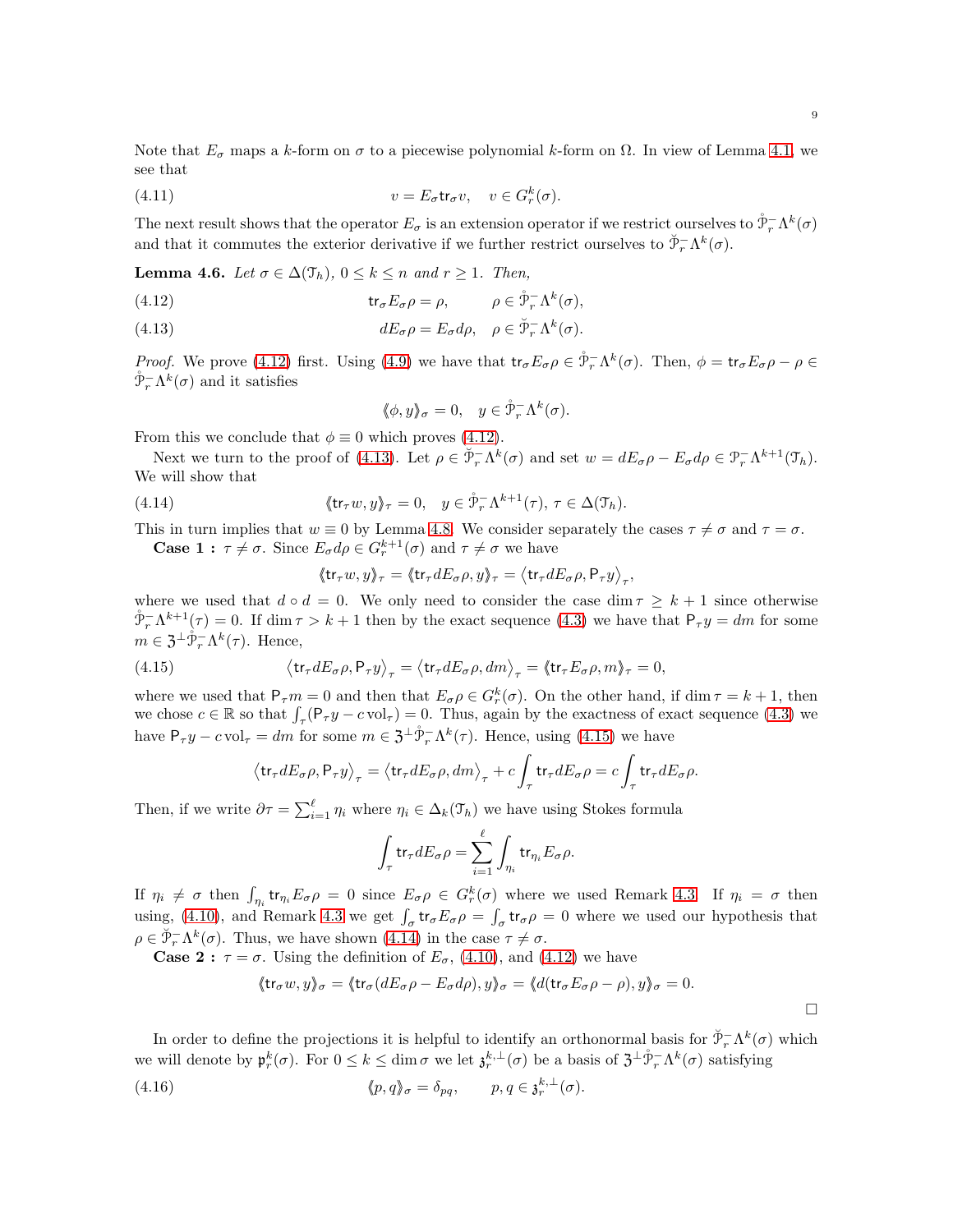For  $1 \leq k \leq \dim \sigma$ , we define  $\mathfrak{z}_r^k(\sigma) := \{ dp : p \in \mathfrak{z}_r^{k-1, \perp}(\sigma) \}$  and if  $k = 0$  define  $\mathfrak{z}_r^0(\sigma) = \emptyset$ . Finally, we define

<span id="page-9-7"></span>(4.17) 
$$
\mathfrak{p}_r^k(\sigma) := \mathfrak{z}_r^k(\sigma) \cup \mathfrak{z}_r^{k,\perp}(\sigma).
$$

That this is a basis of  $\mathcal{F}_{r}^{-}\Lambda^{k}(\sigma)$  follows from the exactness of [\(4.3\)](#page-6-0). Indeed, it is an orthonormal basis with respect to the inner product  $\langle \cdot, \cdot \rangle_{\sigma}$ :

(4.18) 
$$
\langle p, q \rangle_{\sigma} = \delta_{pq}, \qquad p, q \in \mathfrak{p}_r^k(\sigma).
$$

We can use these orthonormal functions to give a representation formula for any  $M_r^k$ . This follows from [\(4.18\)](#page-9-0), Corollary [4.4,](#page-7-7) the definition of  $E_{\sigma}$  and [\(4.12\)](#page-8-0).

**Lemma 4.7.** Any  $u \in M_r^k$  can be uniquely written as

(4.19) 
$$
u = \sum_{\sigma \in \Delta(\mathfrak{T}_h)} \sum_{g \in \mathfrak{p}_r^k(\sigma)} \langle \text{tr}_{\sigma} u, g \rangle_{\sigma} E_{\sigma} g.
$$

4.4. The projection  $Q_r^k$ . As usual, let  $0 \leq k \leq n$  and  $r \geq 1$  be integers. The projection  $Q_r^k$ :  $L^2 \Lambda^k(\Omega) \to M_r^k$  will be defined in terms of linear operators

<span id="page-9-8"></span><span id="page-9-6"></span><span id="page-9-0"></span>
$$
\mathsf{U}_{r}^{k}(\tau):\check{\mathcal{P}}_{r}^{-}\Lambda^{k}(\tau)\to\mathring{H}_{\delta}\Lambda^{k}(\Omega),\quad g\mapsto\mathsf{U}_{r}^{k}(\tau,g),
$$

to be defined for each  $\tau \in \Delta(\mathcal{T}_h)$ . To define  $\mathsf{U}_r^k(\tau)$  we make use of the space  $M_r^k(\mathrm{st}_h(\tau)) = \{v|_{\mathrm{st}(\tau)} :$  $v \in M_r^k$ , defined by [\(4.1\)](#page-6-1) with the triangulation  $\mathfrak{T}_h$  replaced by the subtriangulation st<sub>h</sub>( $\tau$ ). We will also use the function

(4.20) 
$$
\mathsf{b}_{\tau} := \sum_{\sigma \in \text{st}_h(\tau)} b_{\sigma},
$$

which is the superposition of the bubble functions on the n-simplices comprising  $\operatorname{st}_h(\tau)$ . Clearly it is supported in  $st(\tau)$  and vanishes on any simplex in  $\mathcal{T}_h$  of dimension less than n.

Turning to the definition of  $\mathsf{U}_r^k(\tau)$ , we note that if dim  $\tau < k$ , then  $\check{\mathcal{P}}_r^{-} \Lambda^k(\tau)$  vanishes and so  $\mathsf{U}_r^k(\tau) = 0$ . For  $k \leq \dim \tau$  we define  $\mathsf{U}_r^k(\tau)$  separately on  $\mathfrak{Z} \check{\mathcal{P}}_r^{-} \Lambda^k(\tau)$  and  $\mathfrak{Z}^{\perp} \check{\mathcal{P}}_r^{-} \Lambda^k(\tau)$ , namely we define

$$
\mathsf{U}_{r}^{k}(\tau,g) = \mathsf{b}_{\tau}\beta, \quad g \in \mathfrak{Z}\breve{\mathcal{P}}_{r}^{-}\Lambda^{k}(\tau),
$$

where  $\beta \in M_r^k(\operatorname{st}_h(\tau))$  is the unique solution to

(4.21) 
$$
\langle \mathbf{b}_{\tau} \beta, u \rangle_{\mathbf{st}(\tau)} = \langle g, \mathbf{tr}_{\tau} u \rangle_{\tau}, \quad u \in M_r^k(\mathbf{st}_h(\tau)),
$$

and

<span id="page-9-4"></span>
$$
\mathsf{U}_{r}^{k}(\tau,g)=\delta_{k+1}\mathsf{U}_{r}^{k+1}(\tau,dg),\quad g\in \mathfrak{Z}^{\perp}\breve{\mathcal{P}}_{r}^{-}\Lambda^{k}(\tau).
$$

The following lemma establishes the properties of  $\mathsf{U}_r^k(\tau)$ .

**Lemma 4.8.** For every  $\tau \in \Delta(\mathcal{T}_h)$  the following properties hold:

<span id="page-9-3"></span>(4.22a) 
$$
\langle u, U_r^k(\tau, g) \rangle = \langle \text{tr}_\tau u, g \rangle_\tau, \qquad g \in \check{\mathcal{P}}_r^{-} \Lambda^k(\tau), u \in M_r^k,
$$

<span id="page-9-1"></span>(4.22b) 
$$
\delta_{k+1} \mathsf{U}_r^{k+1}(\tau, dg) = \mathsf{U}_r^k(\tau, g), \qquad g \in \mathfrak{Z}^\perp \check{\mathcal{P}}_r^{-} \Lambda^k(\tau),
$$

<span id="page-9-2"></span>(4.22c) 
$$
\operatorname{supp} \mathsf{U}_r^k(\tau, g) \subset \operatorname{st}(\tau), \qquad g \in \check{\mathcal{P}}_r^{-} \Lambda^k(\tau),
$$

<span id="page-9-5"></span>(4.22d) 
$$
\|\mathsf{U}_r^k(\tau, dm)\|_{L^2(\text{st}(\tau))} \leq C_U h_\tau^{(\dim \tau - n)/2}, \quad m \in \mathfrak{z}_r^{k-1, \perp}(\tau).
$$

*Proof.* We see that  $(4.22b)$  and  $(4.22c)$  follow immediately from the definition of U. Let us prove [\(4.22a\)](#page-9-3) first in the case  $g \in \mathfrak{Z} \check{\mathcal{P}}_r^{-} \Lambda^k(\tau)$ . In this case  $dg = 0$  and  $g = \mathsf{P}_\tau g$  and so

$$
\left\langle u, \mathsf{U}_r^k(\tau, g) \right\rangle = \left\langle g, \mathsf{tr}_\tau u \right\rangle_\tau = \left\langle \mathsf{P}_\tau g, \mathsf{P}_\tau(\mathsf{tr}_\tau u) \right\rangle_\tau = \left\langle \mathsf{tr}_\tau u, g \right\rangle_\tau,
$$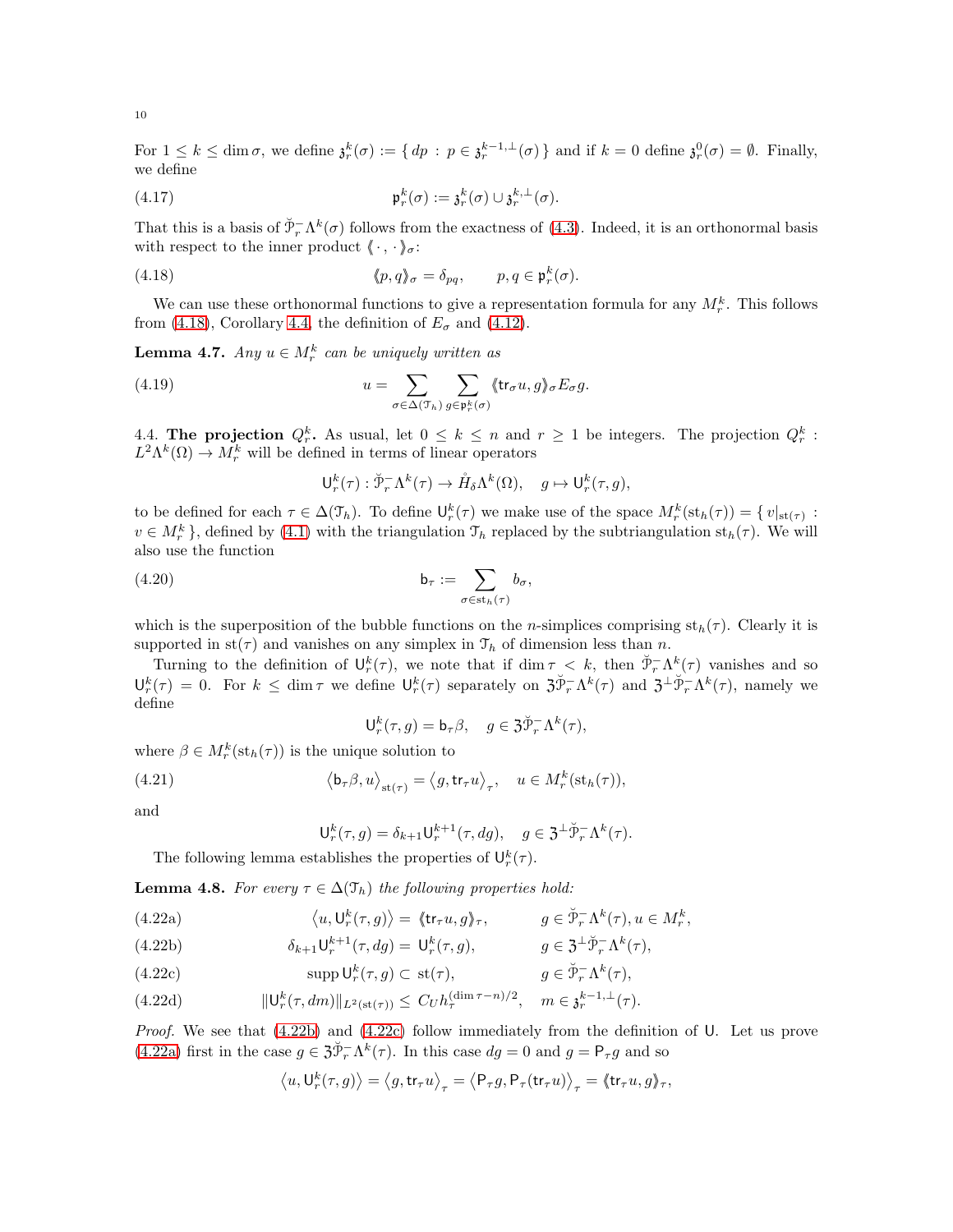where we used [\(4.21\)](#page-9-4). On the other hand, suppose that  $g \in \mathfrak{Z}^{\perp} \check{\mathcal{P}}_r^{-} \Lambda^k(\tau)$ . Then we note that  $dg \in$  $\langle \partial \Psi_r^T \Lambda^{k+1}(\tau) \rangle$  and so by the previous case  $\langle du, \Psi_r^k(\tau, dg) \rangle = \langle \text{tr}_{\tau} du, dg \rangle_{\tau}$  for any  $u \in M_r^k$  since  $du \in L^2(\mathbb{R}^d)$  $M_r^{k+1}$ . Thus, for  $u \in M_r^k$  we can use the definition of U and integration by parts to get

$$
\langle u, \mathsf{U}_r^k(\tau, g) \rangle = \langle u, \delta_{k+1} \mathsf{U}_r^k(\tau, dg) \rangle = \langle du, \mathsf{U}_r^k(\tau, dg) \rangle = \langle \mathsf{tr}_\tau du, dg \rangle_\tau.
$$

Using that  $d \circ dg = 0$ ,  $P_{\tau} dg = dg$  and  $P_{\tau} g = 0$  we get

$$
\left\langle \mathrm{tr}_\tau du, dg \right\rangle_{\tau} = \left\langle \mathsf{P}_\tau(\mathrm{tr}_\tau du), \mathsf{P}_\tau dg \right\rangle_{\tau} = \left\langle d\mathrm{tr}_\tau u, dg \right\rangle_{\tau} = \left\langle \mathrm{tr}_\tau u, g \right\rangle_{\tau}.
$$

This proves [\(4.22a\)](#page-9-3). The estimate [\(4.22d\)](#page-9-5) follows from a scaling argument.  $\square$ 

Now we define the projection  $Q_r^k: L^2\Lambda^k(\Omega) \to M_r^k$  as

<span id="page-10-1"></span>
$$
Q_r^k u := \sum_{\sigma \in \Delta(\mathfrak{T}_h)} \sum_{g \in \mathfrak{p}_r^k(\sigma)} \langle u, \mathsf{U}_r^k(\sigma, g) \rangle E_{\sigma} g, \quad u \in L^2 \Lambda^k(\Omega).
$$

Before proving the main result of this section we will need the following estimate that follows from the definition of  $E_{\tau}$  and a scaling argument

<span id="page-10-3"></span>
$$
(4.23) \qquad \frac{1}{h_{\tau}} \|E_{\tau}(m)\|_{L^{2}(\mathrm{st}(\tau))} + \|E_{\tau}(dm)\|_{L^{2}(\mathrm{st}(\tau))} \leq h_{\tau}^{(n-\dim \tau)/2}, \quad m \in \mathfrak{z}_{r}^{k-1, \perp}(\tau).
$$

**Lemma 4.9.** The operator  $Q_r^k: L^2\Lambda^k(\Omega) \to M_r^k$  is a projection and the following commuting property holds

(4.24) 
$$
d^k Q_r^k u = Q_r^{k+1} d^k u, \quad u \in H\Lambda^k(\Omega).
$$

Moreover,

(4.25) 
$$
||Q_r^k u||_{L^2(T)} \leq C||u||_{L^2(\text{es}(T))}, \quad T \in \Delta_n.
$$

*Proof.* The fact that  $Q_r^k$  is a projection follows from [\(4.19\)](#page-9-6), [\(4.22a\)](#page-9-3). To prove [\(4.24\)](#page-10-1) we use [\(4.13\)](#page-8-1) and  $(4.17)$  to get

<span id="page-10-2"></span>
$$
dQ_r^ku=\sum_{\sigma\in\Delta(\mathfrak{T}_h)}\sum_{g\in\mathfrak{p}_r^k(\sigma)}\big\langle \mathsf{U}_r^k(\sigma,g),u\big\rangle E_{\sigma}(dg)=\sum_{\sigma\in\Delta(\mathfrak{T}_h)}\sum_{g\in\mathfrak{z}_r^{k,\perp}(\sigma)}\big\langle \mathsf{U}_r^k(\sigma,g),u\big\rangle E_{\sigma}(dg).
$$

On the other hand, using integration integration by parts we obtain

$$
Q_r^{k+1}du=\sum_{\sigma\in\Delta(\mathfrak{T}_h)}\sum_{m\in\mathfrak{p}_r^{k+1}(\sigma)}\big\langle \mathsf{U}_r^{k+1}(\sigma,m),du\big\rangle E_{\sigma}m=\sum_{\sigma\in\Delta(\mathfrak{T}_h)}\sum_{m\in\mathfrak{p}_r^{k+1}(\sigma)}\big\langle \delta\mathsf{U}_r^{k+1}(\sigma,m),u\big\rangle E_{\sigma}m.
$$

If use [\(4.22b\)](#page-9-1) then we see that  $\delta U_r^{k+1}(\sigma, m) = 0$  when  $m \in \mathfrak{z}_r^{k+1, \perp}(\sigma)$ . Hence,

$$
Q_r^{k+1} du = \sum_{\sigma \in \Delta(\mathfrak{T}_h)} \sum_{m \in \mathfrak{z}_r^{k+1}(\sigma)} \langle \delta \mathsf{U}_r^{k+1}(\sigma, m), u \rangle E_{\sigma} m = \sum_{\sigma \in \Delta(\mathfrak{T}_h)} \sum_{g \in \mathfrak{z}_r^{k, \perp}(\sigma)} \langle \delta \mathsf{U}_r^{k+1}(\sigma, dg), u \rangle E_{\sigma}(dg).
$$

We now see that  $(4.24)$  follows from another application of  $(4.22b)$ . Finally, one can easily establish [\(4.25\)](#page-10-2) using [\(4.23\)](#page-10-3) and [\(4.22d\)](#page-9-5).

4.5. The final projection. Having defined  $Q_r^k$ , the projection  $\pi_r^k: L^2\Lambda^k(\Omega) \to \mathcal{P}_r^-\Lambda^k(\mathcal{I}_h)$  is defined by [\(4.2\)](#page-6-2). As pointed out there, it is indeed a projection operator. Moreover, since  $M_1^k = 0$ , the operator  $Q_1^k$  vanishes and so  $\pi_1^k$  coincides with  $P_1^k$ . We end this section by noting that  $\pi_r^k$  is indeed an  $L^2$  bounded projection operator which commutes with the exterior derivative and which is local. This is the main result of the paper.

<span id="page-10-0"></span>**Theorem 4.10.** The operator  $\pi_r^k : L^2 \Lambda^k(\Omega) \to \mathcal{P}_r^{\dagger} \Lambda^k(\mathcal{I}_h)$  is a projection. It commutes with the exterior derivative:

(4.26) 
$$
d^k \pi_r^k u = \pi_r^{k+1} d^k u, \quad u \in H\Lambda^k(\Omega).
$$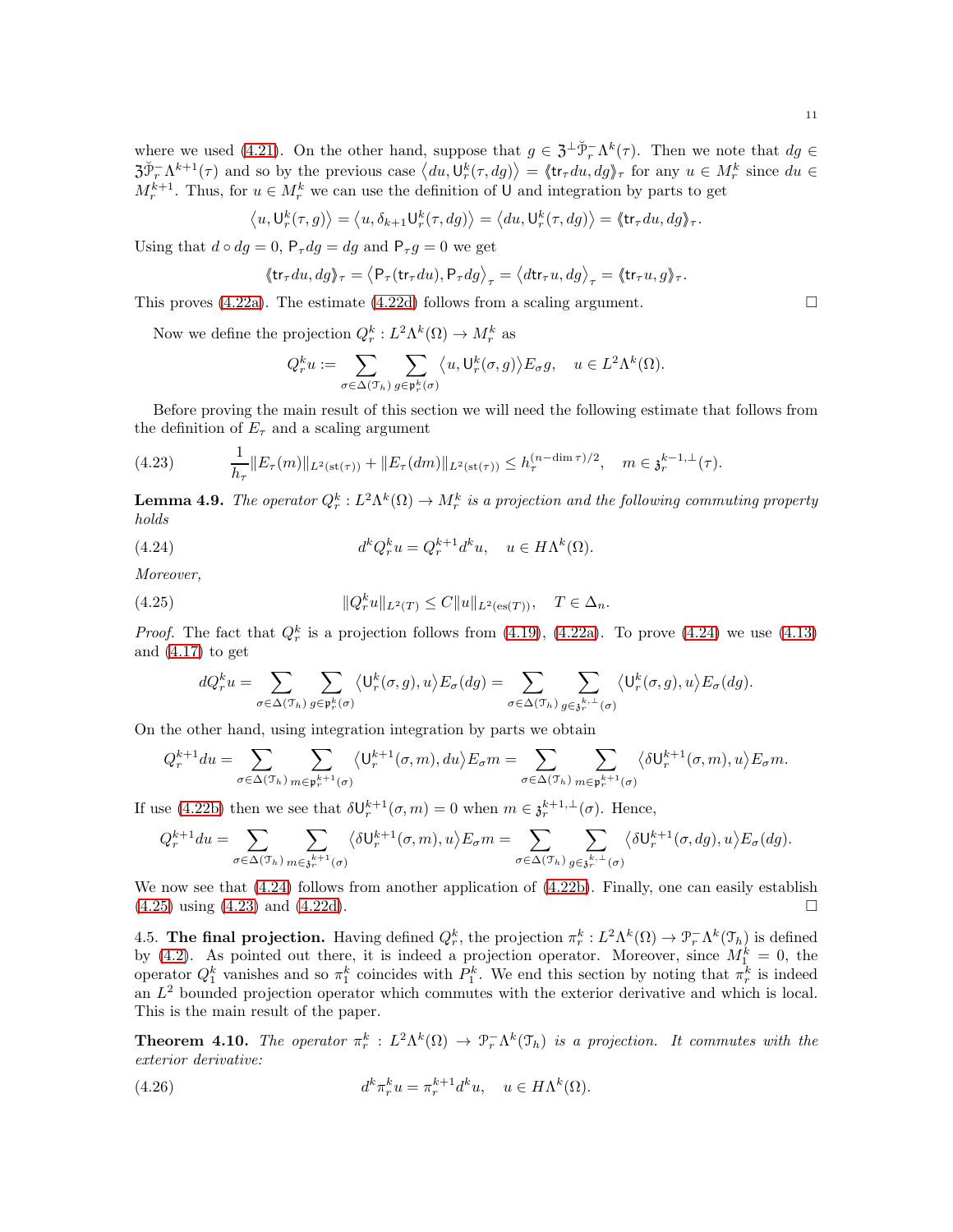<span id="page-11-1"></span>Moreover, if the mesh is shape regular and Assumption [2.4](#page-4-1) holds, then we have the local  $L^2$  estimates

(4.27a) 
$$
\|\pi_1^k u\|_{L^2(T)} \le C \|u\|_{L^2(\text{es}(T))}, \quad T \in \Delta_n,
$$

(4.27b) 
$$
\|\pi_r^k u\|_{L^2(T)} \le C \|u\|_{L^2(\text{es}^2(T))}, \quad T \in \Delta_n, r \ge 2,
$$

where

$$
\mathrm{es}^2(\sigma) = \bigcup_{\substack{T \subset \mathrm{es}(\sigma) \\ T \in \Delta_n}} \mathrm{es}(T).
$$

Proof. From [\(4.24\)](#page-10-1) and [\(3.4\)](#page-4-6) we obtain the commutativity:

$$
d^k \pi_r^k u = d^k P_r^k u + d^k Q_r^k (u - P_r^k u) = P_r^{k+1} d^k u + Q_r^{k+1} (d^k u - P_r^{k+1} d^k u) = \pi_r^{k+1} d^k u.
$$

<span id="page-11-0"></span>The result  $(4.27)$  follows from  $(4.25)$  and  $(3.5)$ .

# 5. CONSTRUCTION OF  $Z_r^k$

It remains to construct the linear operators  $Z_r^k$ :  $\mathcal{C}_k \to \mathring{H}_{\delta} \Lambda^k(\Omega)$  satisfying the properties [\(3.2a\)](#page-4-2)-[\(3.2d\)](#page-4-5) whose existence was asserted in Section [3.](#page-4-0) We will again use a superposition of bubble functions as in [\(4.20\)](#page-9-8), but now defined with respect to the extended star of a simplex:

$$
\mathfrak{b}_\tau = \sum_{\sigma \in \operatorname{es}_h(\sigma)} b_\sigma.
$$

Thus  $\mathfrak{b}_{\sigma}$  is supported in es( $\sigma$ ) and vanishes on any simplex in  $\mathfrak{T}_h$  of dimension less than n.

<span id="page-11-2"></span>**Lemma 5.1.** Let  $\sigma \in \Delta_k$  and let  $L : \mathfrak{Z}^{\perp} \mathfrak{P}_r^{-} \Lambda^k(\text{es}_h(\sigma)) \to \mathbb{R}$  be a linear functional. Then the following problem has a unique solution:

Find  $v \in \mathfrak{Z}^{\perp} \mathfrak{P}_{r}^{-} \Lambda^{k}(\mathrm{es}_{h}(\sigma))$  satisfying

(5.1) 
$$
\langle \mathfrak{b}_{\sigma} d^k v, d^k u \rangle = L(u), \quad u \in \mathfrak{Z}^{\perp} \mathfrak{P}_r^{-} \Lambda^k(\mathrm{es}_h(\sigma)).
$$

Proof. This is a square linear system and therefore we only have to prove uniqueness. Suppose that  $\langle \mathfrak{b}_{\sigma} d^k u, d^k u \rangle = 0$  for some  $u \in \mathfrak{Z}^{\perp} \mathfrak{P}_r^{-} \Lambda^k(\text{es}_h(\sigma))$ . Then, given the property of  $\mathfrak{b}_{\sigma}$  we have that for each  $\tau \in \Delta_n$  with  $\tau \subset \text{es}(\sigma)$  we have that  $d^k u$  vanishes on  $\tau$ . Hence,  $d^k u$  vanishes on  $\text{es}(\sigma)$  or  $u \in \mathfrak{Z} \mathfrak{P}_r^{-} \Lambda^k(\text{es}_h(\sigma))$ . Thus, u must be zero.

<span id="page-11-6"></span>We also need the following bound that follows from inverse estimates:

(5.2) 
$$
\mathfrak{R}^k(u)(\sigma) \leq Ch_{\sigma}^{-\frac{n}{2}+k} \|u\|_{L^2(\text{es}(\sigma))}, \quad u \in \mathfrak{P}_r^{-}\Lambda^k(\text{es}_h(\sigma)).
$$

<span id="page-11-5"></span>Finally, we will need the following result which follows from a scaling argument:

(5.3) 
$$
\|\sqrt{\mathfrak{b}_{\sigma}}d\rho\|_{L^{2}(\mathrm{es}(\sigma))} \leq C\|\mathfrak{b}_{\sigma}d\rho\|_{L^{2}(\mathrm{es}(\sigma))}, \quad \rho \in \mathcal{P}_{r}^{-}\Lambda^{k}(\mathrm{es}_{h}(\sigma)).
$$

Theorem 5.2. Assume that the mesh is shape regular and assume that Assumption [\(2.4\)](#page-4-1) holds. For  $0 \leq k \leq n$ , there exists a linear operator  $\mathsf{Z}_{r}^{k} : \mathcal{C}_{k} \to \mathring{H}_{\delta} \Lambda^{k}(\Omega)$  satisfying  $(3.2a)-(3.2d)$  $(3.2a)-(3.2d)$  $(3.2a)-(3.2d)$ .

*Proof.* The proof is by induction on k. To initialize we need to define  $Z_r^0(\sigma) \in \mathring{H}_{\delta} \Lambda^k(\Omega)$  for  $\sigma \in \Delta_0$ and  $r \geq 1$ . The 0-simplex  $\sigma$  consists of a single vertex, say p. Let  $\eta = \chi_{es(\sigma)}/|es(\sigma)|$  denote the characteristic function of es( $\sigma$ ) normalized to have integral unity. Hence,  $\langle u, \eta \rangle = u(p)$  for any constant function u. Invoking Lemma [5.1,](#page-11-2) we define  $v \in \mathfrak{Z}^{\perp} \mathcal{P}_r^{-} \Lambda^0(\text{es}_h(\sigma))$  by

<span id="page-11-3"></span>(5.4) 
$$
\langle \mathfrak{b}_{\sigma} d^0 v, d^0 u \rangle = u(p) - \langle \eta, u \rangle, \quad u \in \mathfrak{Z}^{\perp} \mathfrak{P}_r^{-} \Lambda^0(\mathrm{es}_h(\sigma)).
$$

Note that  $3\mathcal{P}_r^-\Lambda^0(\mathrm{es}_h(\sigma))$  consists of constant functions, so both the left-hand side and right-hand side of the equation in [\(5.4\)](#page-11-3) vanish for  $u \in \mathfrak{Z}_{r}^{\mathfrak{D}_{r}} \Lambda^{0}(\mathrm{es}_{h}(\sigma))$ . Hence

<span id="page-11-4"></span>(5.5) 
$$
\langle \mathfrak{b}_{\sigma} d^0 v, d^0 u \rangle = u(p) - \langle \eta, u \rangle, \quad u \in \mathcal{P}_r^{-} \Lambda^0(\mathrm{es}_h(\sigma)).
$$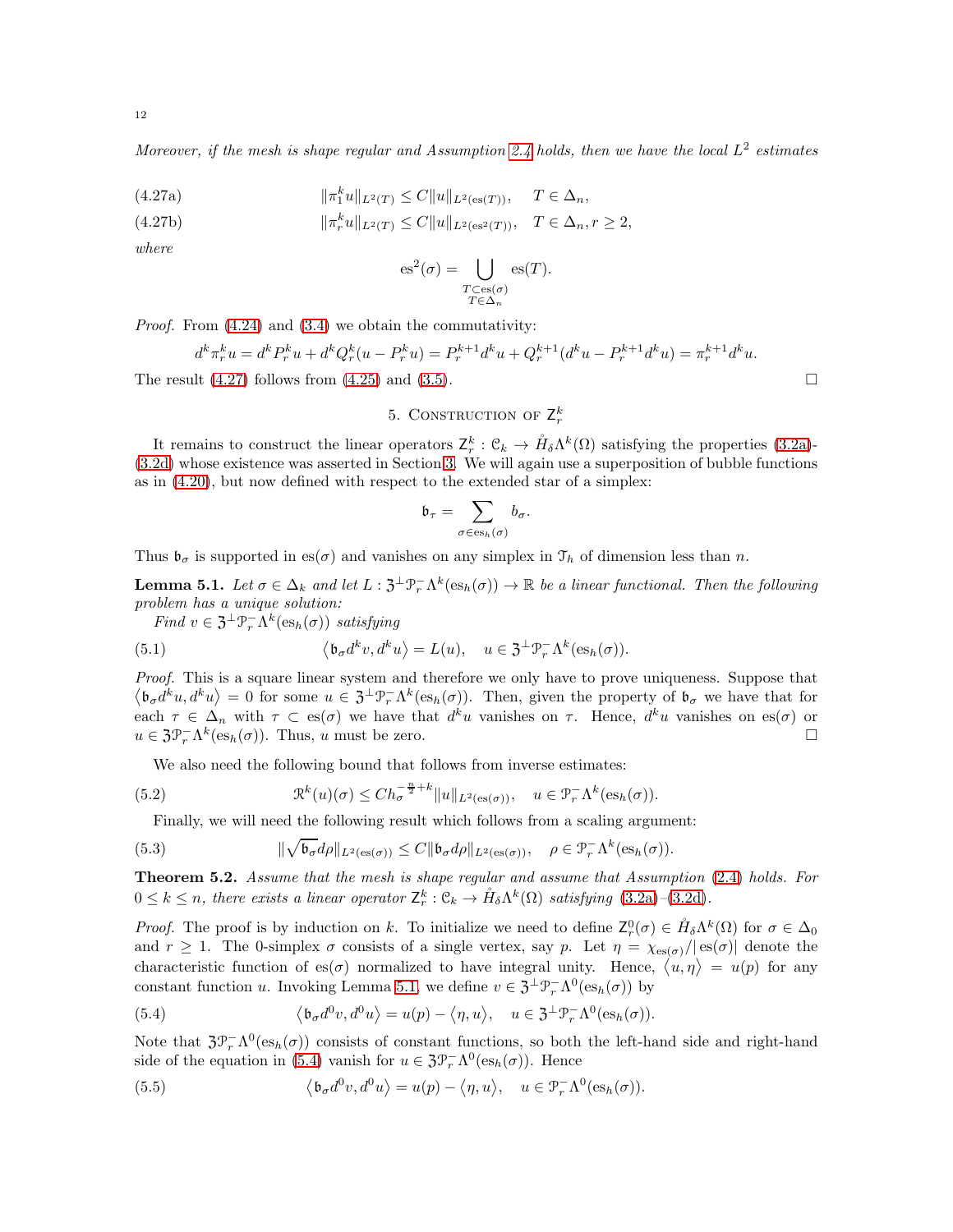We now define

(5.6) 
$$
\mathsf{Z}_{r}^{0}(\sigma) := \eta + \delta_{1}(\mathfrak{b}_{\sigma}d^{0}v)
$$

To finish the initial step of the induction we verify that the operator  $\mathsf{Z}_r^0$  has the desired properties [\(3.2a\)](#page-4-2)–[\(3.2d\)](#page-4-5). For  $u \in \mathcal{P}_r^{-} \Lambda^0(\mathcal{T}_h)$ , we have by [\(5.6\)](#page-12-0), [\(2.1\)](#page-1-0), and [\(5.5\)](#page-11-4) that

<span id="page-12-0"></span>.

<span id="page-12-1"></span>
$$
\left\langle \mathsf{Z}_{r}^{0}(\sigma),u\right\rangle =\left\langle \eta+\delta_{1}\left(\mathfrak{b}_{\sigma}d^{0}v\right),u\right\rangle =\left\langle \eta,u\right\rangle +\left\langle \mathfrak{b}_{\sigma}d^{0}v,d^{0}u\right\rangle =u(p),
$$

which is [\(3.2a\)](#page-4-2) in the case  $k = 0$ . For  $k = 0$  both sides of [\(3.2b\)](#page-4-7) trivially vanish, and the locality condition [\(3.2c\)](#page-4-8) is clear. Finally, to prove [\(3.2d\)](#page-4-5) we note that

(5.7) 
$$
\|\eta\|_{L^2(\text{es}(\sigma))} \leq Ch_{\sigma}^{-n/2}.
$$

Moreover, by [\(5.5\)](#page-11-4) we have

$$
\|\sqrt{\mathfrak{b}_{\sigma}}d^{0}v\|_{L^{2}(\mathrm{es}(\sigma))}^{2} \leq |v(p)| + \|\eta\|_{L^{2}(\mathrm{es}(\sigma))}\|v\|_{L^{2}(\mathrm{es}(\sigma))}
$$
  
\n
$$
\leq h_{\sigma}^{-\frac{n}{2}}\|v\|_{L^{2}(\mathrm{es}(\sigma))}
$$
 inverse estimate and (5.7)  
\n
$$
\leq h_{\sigma}^{-\frac{n}{2}+1}\|d^{0}v\|_{L^{2}(\mathrm{es}(\sigma))}
$$
 by (2.9).

Hence, using [\(5.3\)](#page-11-5) we get

$$
\|\sqrt{\mathfrak{b}_{\sigma}}d^0v\|_{L^2(\text{es}(\sigma))} \le Ch_{\sigma}^{-\frac{n}{2}+1}.
$$

By another inverse estimate we have

<span id="page-12-4"></span><span id="page-12-3"></span>
$$
\|\delta_1(\mathfrak{b}_{\sigma}d^0v)\|_{L^2(\text{es}(\sigma))} \le Ch_{\sigma}^{-\frac{n}{2}}.
$$

This combined with [\(5.7\)](#page-12-1) shows [\(3.2d\)](#page-4-5) for the case  $k = 0$ .

To complete the induction, we suppose that we have constructed  $\mathsf{Z}_r^{\ell}$  satisfying [\(3.2a\)](#page-4-2)–[\(3.2d\)](#page-4-5) for any  $\ell < k$ , and we construct  $\mathsf{Z}_r^k$ . Let  $\sigma \in \Delta_k$  be arbitary. By Proposition [2.3](#page-3-1) we have the existence of  $\eta \in \mathring{H}_{\delta} \Lambda^k(\mathcal{es}(\sigma))$  such that

(5.8) 
$$
\delta_k \eta = \mathsf{Z}_r^{k-1}(\partial_k \sigma) \quad \text{on } \mathsf{es}(\sigma).
$$

Here we used that  $\delta_{k-1} \mathsf{Z}_r^{k-1}(\partial_k \sigma) = \mathsf{Z}_r^{k-2}(\partial_{k-1} \partial_k \sigma) = 0$  if  $k \geq 2$  which follows from our induction hypothesis and [\(3.2b\)](#page-4-7) and also  $\langle \mathsf{Z}_{r}^0(\partial_1 \sigma), 1 \rangle_{\mathsf{es}(\sigma)} = 0$  if  $k = 1$ .

We then define

(5.9) 
$$
\mathsf{Z}_{r}^{k}(\sigma) := \eta + \delta_{k+1}(\mathfrak{b}_{\sigma}d^{k}v),
$$

where  $v \in \mathfrak{Z}^{\perp} \mathcal{P}_r^{-} \Lambda^k(\text{es}_h(\sigma))$  solves (by Lemma [5.1\)](#page-11-2)

(5.10) 
$$
\langle \mathfrak{b}_{\sigma} d^k v, d^k u \rangle = \mathfrak{R}^k u(\sigma) - \langle \eta, u \rangle, \quad u \in \mathfrak{Z}^{\perp} \mathfrak{P}_r^{-} \Lambda^k(\mathrm{es}_h(\sigma)).
$$

Note if  $u \in \mathfrak{Z} \mathcal{P}_r^{-} \Lambda^k(\mathrm{es}_h(\sigma))$  then the left-hand side of [\(5.10\)](#page-12-2) vanishes. Moreover, by Proposition [2.8](#page-3-6) there exists  $w \in \mathcal{P}_r^-\Lambda^{k-1}(\mathrm{es}_h(\sigma))$  such that  $d^{k-1}w = u$ . Hence,

<span id="page-12-2"></span>
$$
\mathcal{R}^{k}u(\sigma) - \langle \eta, u \rangle = \mathcal{R}^{k}d^{k-1}w(\sigma) - \langle \eta, d^{k-1}w \rangle
$$
  
\n
$$
= \mathcal{R}^{k-1}w(\partial \sigma) - \langle \delta_{k}\eta, w \rangle \qquad \text{by (2.4), (2.1)}
$$
  
\n
$$
= \mathcal{R}^{k-1}w(\partial \sigma) - \langle \mathbf{Z}_{r}^{k-1}(\partial \sigma), w \rangle \qquad \text{by (5.8)}
$$
  
\n
$$
= 0 \qquad \text{by our induction hypothesis.}
$$

Thus, we have

<span id="page-12-5"></span>(5.11) 
$$
\langle \mathfrak{b}_{\sigma} d^k v, d^k u \rangle = \mathfrak{R}^k u(\sigma) - \langle \eta, u \rangle, \quad u \in \mathfrak{P}_r^{-} \Lambda^k(\mathrm{es}_h(\sigma)).
$$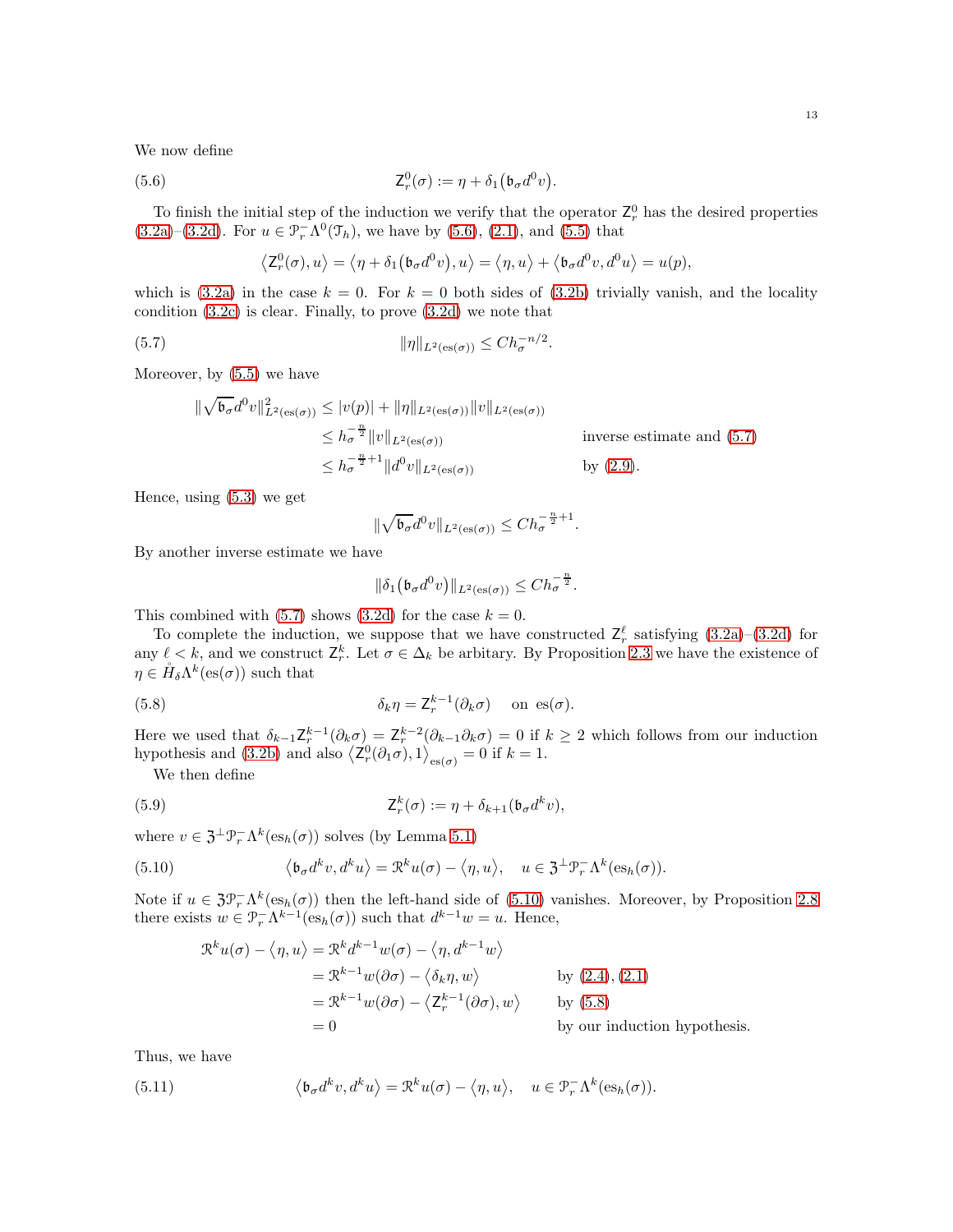We complete the induction by proving that indeed  $\mathsf{Z}_{r}^{k}(\sigma)$  has the desired properties. By [\(5.8\)](#page-12-3), [\(5.9\)](#page-12-4) and the fact that  $\delta_k \delta_{k+1} = 0$  we have that [\(3.2b\)](#page-4-7) holds. Clearly [\(3.2c\)](#page-4-8) holds. We next prove [\(3.2a\)](#page-4-2) holds. Let  $u \in \mathcal{P}_r^{-} \Lambda^k(\mathcal{T}_h)$ , then

$$
\langle Z_r^k(\sigma), u \rangle = \langle \eta + \delta_{k+1}(\mathfrak{b}_{\sigma} d^k v, u \rangle \qquad \text{by (5.9)}
$$

$$
= \langle \eta, u \rangle + \langle \mathfrak{b}_{\sigma} d^k v, d^k u \rangle \qquad \text{by (2.1)}
$$

$$
= \mathcal{R}^k u(\sigma) \qquad \text{by (5.11)}.
$$

To prove [\(3.2d\)](#page-4-5) we note by [\(2.11\)](#page-4-9) that

$$
\|\eta\|_{L^2(\text{es}(\sigma))} \leq C_\delta h_\sigma \|Z_r^{k-1}(\partial\sigma)\|_{L^2(\text{es}(\sigma))}.
$$

By our induction hypothesis [\(3.2d\)](#page-4-5) we have

<span id="page-13-10"></span>
$$
||Z_r^{k-1}(\partial \sigma)||_{L^2(\text{es}(\sigma))} \le C h_{\sigma}^{-\frac{n}{2}+k-1}.
$$

Thus,

(5.12) 
$$
\|\eta\|_{L^2(\text{es}(\sigma))} \leq Ch_{\sigma}^{-\frac{n}{2}+k}.
$$

Using [\(5.10\)](#page-12-2) we get

$$
\begin{split} \|\sqrt{\mathfrak{b}_{\sigma}}d^{k}v\|_{L^{2}(\mathrm{es}(\sigma))}^{2} &\leq |\mathcal{R}^{k}v| + \|\eta\|_{L^{2}(\mathrm{es}(\sigma))}\|v\|_{L^{2}(\mathrm{es}(\sigma))} \\ &\leq Ch_{\sigma}^{-\frac{n}{2}+k}\|v\|_{L^{2}(\mathrm{es}(\sigma))} \qquad \qquad \text{by (5.12), (5.2)} \\ &\leq Ch_{\sigma}^{-\frac{n}{2}+k+1}\|d^{k}v\|_{L^{2}(\mathrm{es}(\sigma))} \qquad \qquad \text{by (2.9)} \end{split}
$$

Therefore, using [\(5.3\)](#page-11-5) we have

$$
\|\sqrt{\mathfrak{b}_{\sigma}}d^k v\|_{L^2(\textnormal{es}(\sigma))} \leq Ch_{\sigma}^{-\frac{n}{2}+k+1}.
$$

If we now use an inverse estimate we get

<span id="page-13-11"></span>
$$
(5.13) \qquad \|\delta_{k+1}(\mathfrak{b}_{\sigma}d^k v)\|_{L^2(\text{es}(\sigma))} \leq \frac{C}{h_{\sigma}}\|\mathfrak{b}_{\sigma}d^k v\|_{L^2(\text{es}(\sigma))} \leq \frac{C}{h_{\sigma}}\|\sqrt{\mathfrak{b}_{\sigma}}d^k v\|_{L^2(\text{es}(\sigma))} \leq Ch_{\sigma}^{-\frac{n}{2}+k}.
$$

Combining [\(5.12\)](#page-13-10) and [\(5.13\)](#page-13-11) gives [\(3.2d\)](#page-4-5).

#### **REFERENCES**

- <span id="page-13-2"></span>[1] D. Arnold, R. Falk, and R. Winther. Finite element exterior calculus: from Hodge theory to numerical stability. Bulletin of the American Mathematical Society, 47(2):281–354, 2010.
- <span id="page-13-1"></span><span id="page-13-0"></span>[2] D. N. Arnold. Finite Element Exterior Calculus. SIAM, 2018.
- [3] D. N. Arnold, R. S. Falk, and R. Winther. Finite element exterior calculus, homological techniques, and applications. Acta Numerica, 15:1–155, 2006.
- <span id="page-13-3"></span>[4] S. Christiansen and R. Winther. Smoothed projections in finite element exterior calculus. Mathematics of Computation, 77(262):813–829, 2008.
- <span id="page-13-8"></span>[5] M. Costabel and A. McIntosh. On Bogovskiĭ and regularized Poincaré integral operators for de Rham complexes on Lipschitz domains. Mathematische Zeitschrift, 265(2):297–320, 2010.
- <span id="page-13-9"></span>[6] L. Demkowicz and A. Buffa. H1, h(curl) and h(div)-conforming projection-based interpolation in three dimensions: Quasi-optimal p-interpolation estimates. Computer Methods in Applied Mechanics and Engineering, 194(2-5):267– 296, 2005.
- <span id="page-13-7"></span>[7] A. Demlow. Localized pointwise error estimates for mixed finite element methods. Mathematics of Computation, 73(248):1623–1653, 2004.
- <span id="page-13-6"></span>[8] A. Ern, T. Gudi, I. Smears, and M. Vohralík. Equivalence of local-and global-best approximations, a simple stable local commuting projector, and optimal hp approximation estimates in h(div). arXiv preprint 1908.08158, 2019.
- <span id="page-13-4"></span>[9] R. Falk and R. Winther. Local bounded cochain projections. Mathematics of Computation, 83(290):2631–2656, 2014.
- <span id="page-13-5"></span>[10] R. S. Falk and R. Winther. Double complexes and local cochain projections. Numerical methods for partial differential equations, 31(2):541–551, 2015.